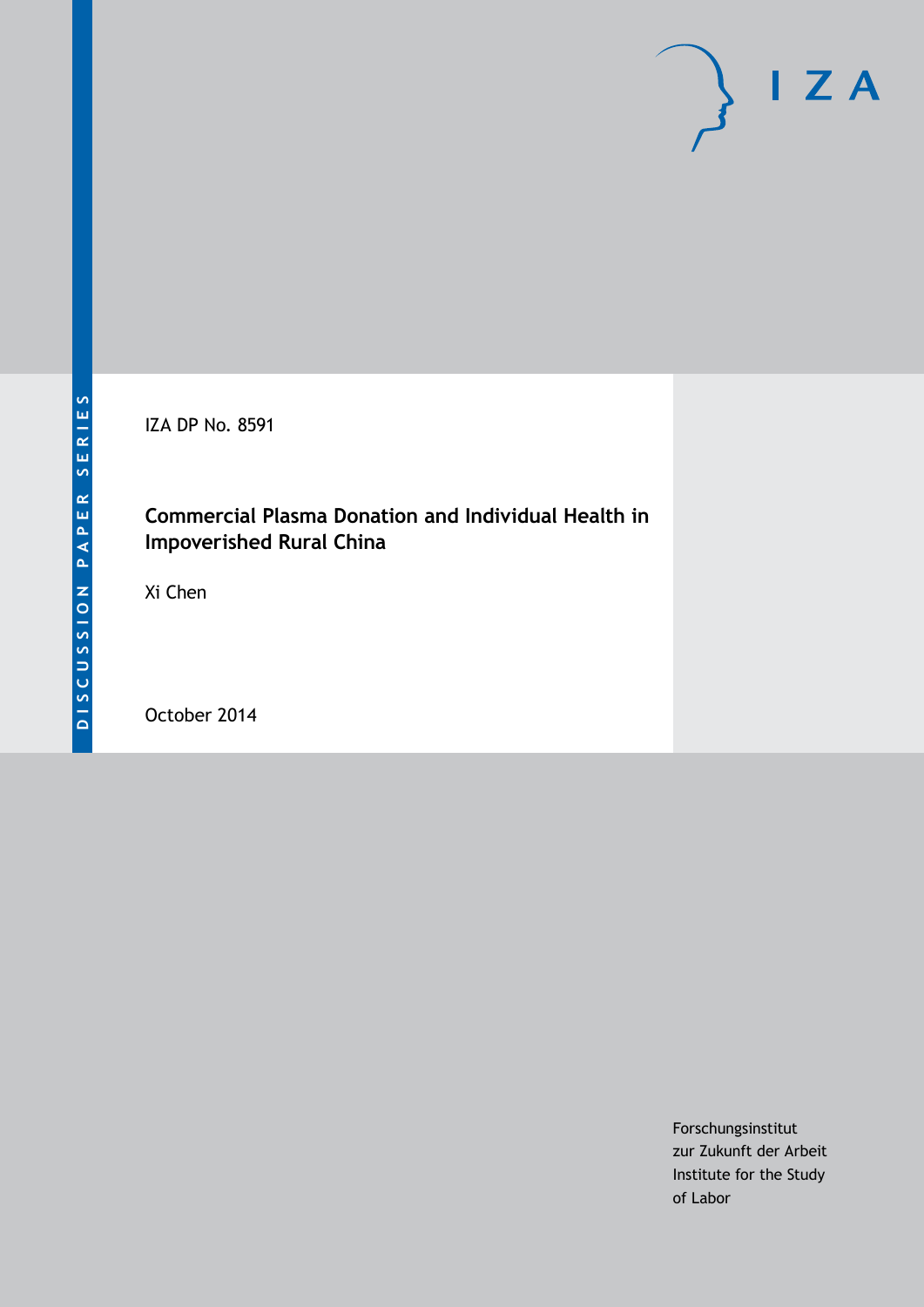# **Commercial Plasma Donation and Individual Health in Impoverished Rural China**

**Xi Chen** *Yale University and IZA*

### Discussion Paper No. 8591 October 2014

IZA

P.O. Box 7240 53072 Bonn Germany

Phone: +49-228-3894-0 Fax: +49-228-3894-180 E-mail: [iza@iza.org](mailto:iza@iza.org)

Any opinions expressed here are those of the author(s) and not those of IZA. Research published in this series may include views on policy, but the institute itself takes no institutional policy positions. The IZA research network is committed to the IZA Guiding Principles of Research Integrity.

The Institute for the Study of Labor (IZA) in Bonn is a local and virtual international research center and a place of communication between science, politics and business. IZA is an independent nonprofit organization supported by Deutsche Post Foundation. The center is associated with the University of Bonn and offers a stimulating research environment through its international network, workshops and conferences, data service, project support, research visits and doctoral program. IZA engages in (i) original and internationally competitive research in all fields of labor economics, (ii) development of policy concepts, and (iii) dissemination of research results and concepts to the interested public.

<span id="page-1-0"></span>IZA Discussion Papers often represent preliminary work and are circulated to encourage discussion. Citation of such a paper should account for its provisional character. A revised version may be available directly from the author.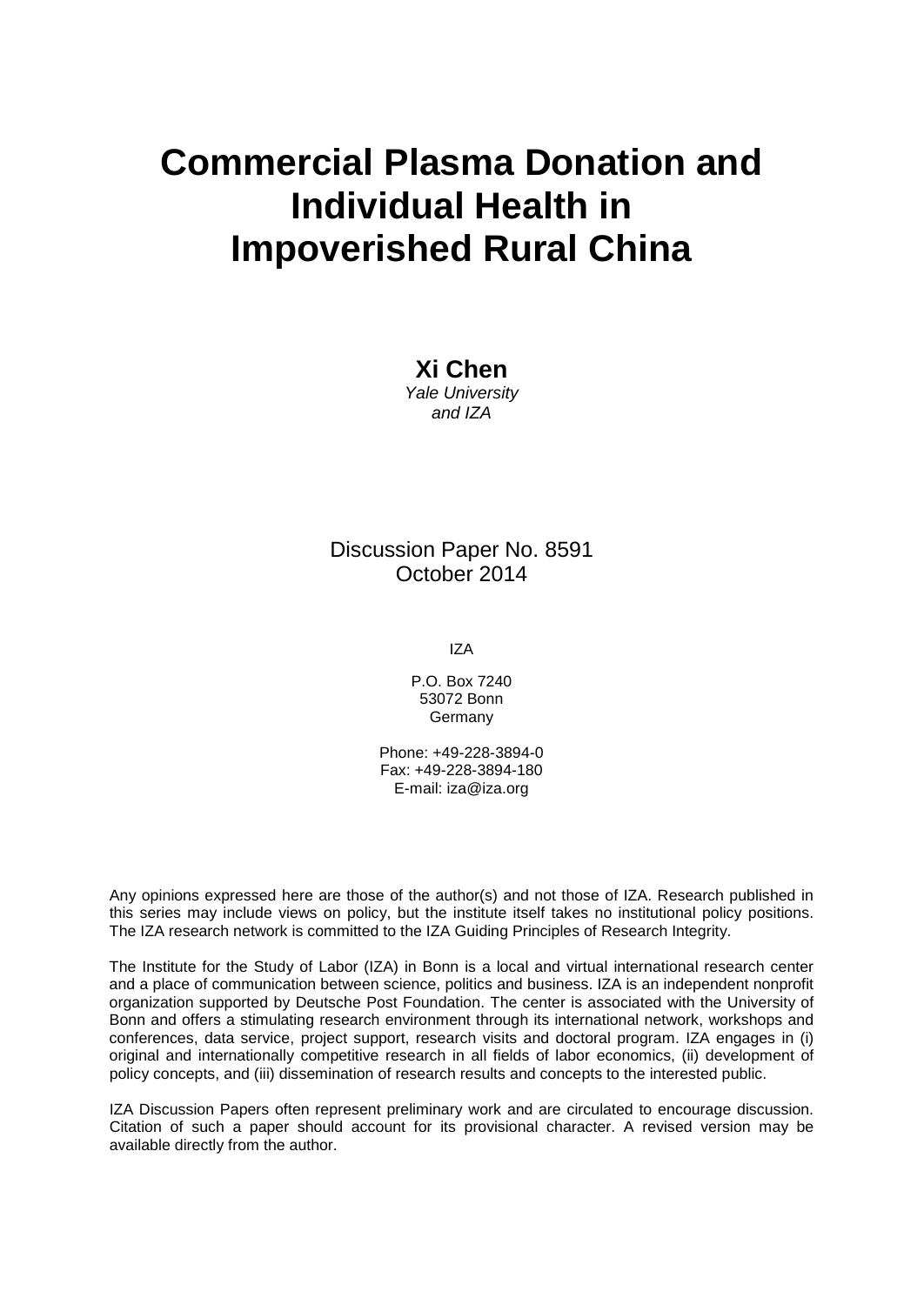IZA Discussion Paper No. 8591 October 2014

# **ABSTRACT**

# **Commercial Plasma Donation and Individual Health in Impoverished Rural China[1](#page-1-0)**

Blood collection following nonstandard operations largely increases the risks of infectious diseases through cross-contamination. Commercial plasma donation and the resulting HIV/AIDS and hepatitis C epidemics in central China in the 1990s killed more than one million people. Many blood banks have since moved to more remote southwest provinces, which have become new suppliers of blood plasma. Utilizing a primary longitudinal survey, this paper documents commercial plasma donation and estimates its negative health impacts in impoverished rural China using individual fixed effect models. Both the linear regression model and generalized linear models are utilized. Attracted by the financial compensation, a majority of plasma donors are poor, and bear grave consequences of malnutrition and worse health status as a result of unhygienic and frequent donations. Donating plasma is associated with a .83 standard deviation (SD) decline in self-rated health, a .54 SD lower self-rated health relative to peers in their age group, a .74 SD higher chance of being infected with hepatitis, lacking of strength to conduct farm work, and experiencing appetite loss, fatigue, nausea, and vomiting. Results indicate an urgent need of more comprehensive and effective interventions on hepatitis screening, diagnosis, and treatment among plasma donors in less developed contexts to eliminate cross-infection of infectious diseases and possible widespread epidemic in the future. Besides, we should encourage voluntary plasma donation to gradually crowd out paid donation.

JEL Classification: D1, I14, I18, J22, J24, J4

Keywords: paid plasma donation, poverty, panel data, HIV/AIDS, hepatitis, health status

Corresponding author:

Xi Chen 60 College St, Room 301 School of Public Health Institution for Social and Policy Studies and Department of Economics Yale University New Haven, CT 06520 USA E-mail: [xi.chen@yale.edu](mailto:xi.chen@yale.edu)

 $1$  The author wishes to thank the editor and two referees for many helpful comments.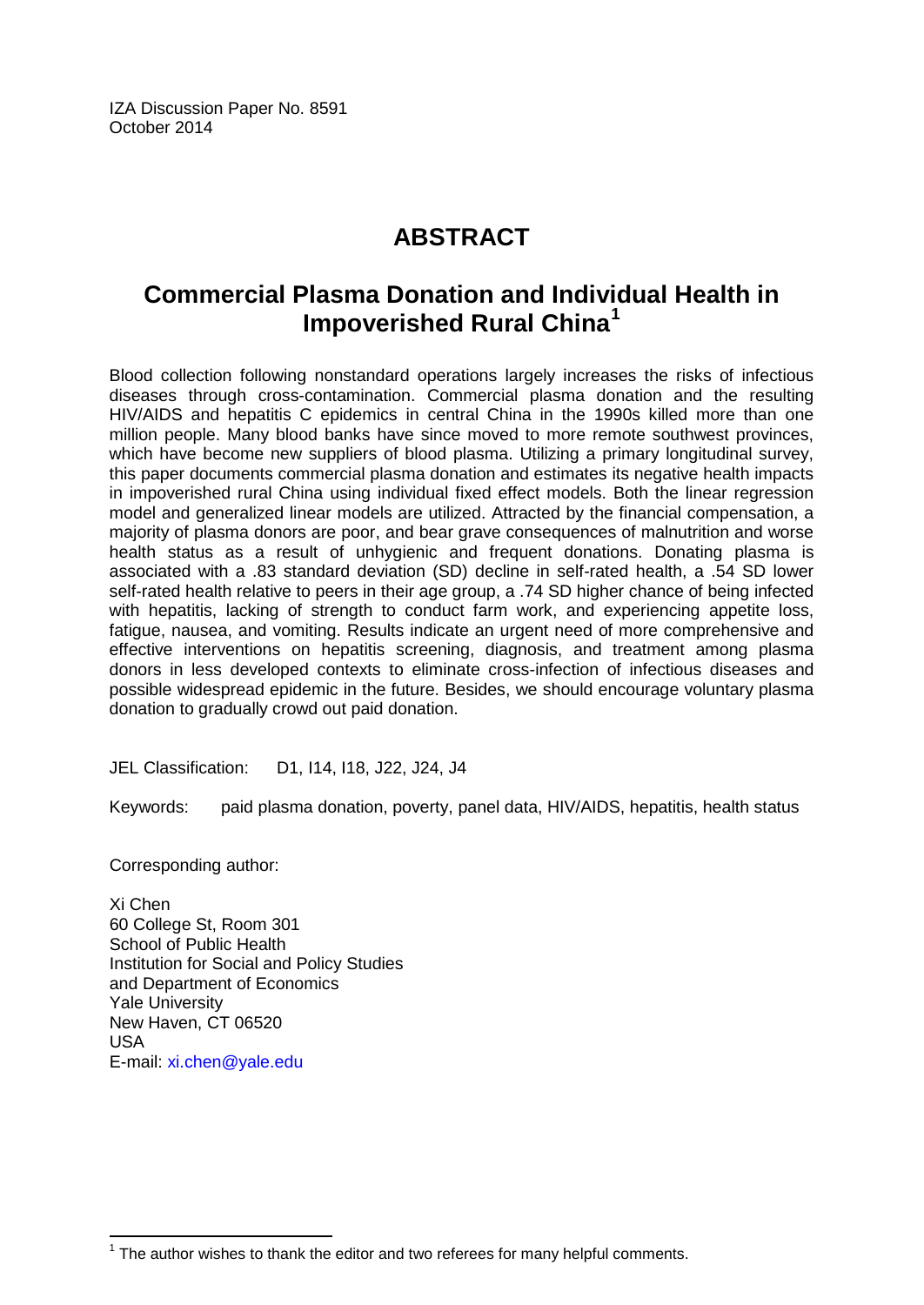#### **1. Introduction**

Whether human bodies, including human blood, should be excluded from trade, has been a fundamental question under heated debate. Some argue that legalizing commercial blood donations may crowd out voluntary and selfless donors who signal pro-social characteristics, and financially incentivized donors would be more likely to transmit diseases than voluntary donors. Paid donations raise major concerns over quality risks (Titmuss, 1970; Zhao, 2007; WHO, 2014), partly due to asymmetric information in that blood product buyers are not in a position to know what they buy, whereas blood product suppliers know what they sell (Arrow, 1972).

There are two separate blood markets, one for whole blood and the other for blood plasma. The former is mainly used for clinical blood transfusion, and the latter is extracted by pharmaceutical companies to produce blood products, such as intravenous immunoglobulin (IVIG), albumin, and anti-inhibitor. Some countries allow no extraction of blood plasma from whole blood. Many countries stipulate that whole blood donation must be on a voluntary basis with no financial compensation, while in some countries tiny compensation or gift is offered to cover transportation cost and nutrition subsidy. However, large financial compensations are often provided to encourage blood plasma donation on a regular basis, especially in underdeveloped areas (Kanbur, 2004).

Paid plasma donors are often labeled poor and rely on plasma donation as a source of income. Offering large financial incentives would cause those in need of money to take too many risks. First, frequent plasma donation without adequate nutrients compensation may greatly endanger health status. Second, the nonstandard operations to collect plasma are particularly worrisome in impoverished contexts, because they often ignore sterilization, lack accurate virus detection methods, improperly share centrifuge machines or use non-disposable needles (Prati, 2006). The high risk of infectious diseases through cross-contamination on plasmapheresis, such as hepatitis C, may lead to chronic liver disease, cirrhosis and even hepatocellular carcinoma (Alter, 2007). In the long run, malnutrition and infectious diseases may accumulate devastating impacts on the human capital of poor plasma donors and undermine governmental poverty alleviation efforts.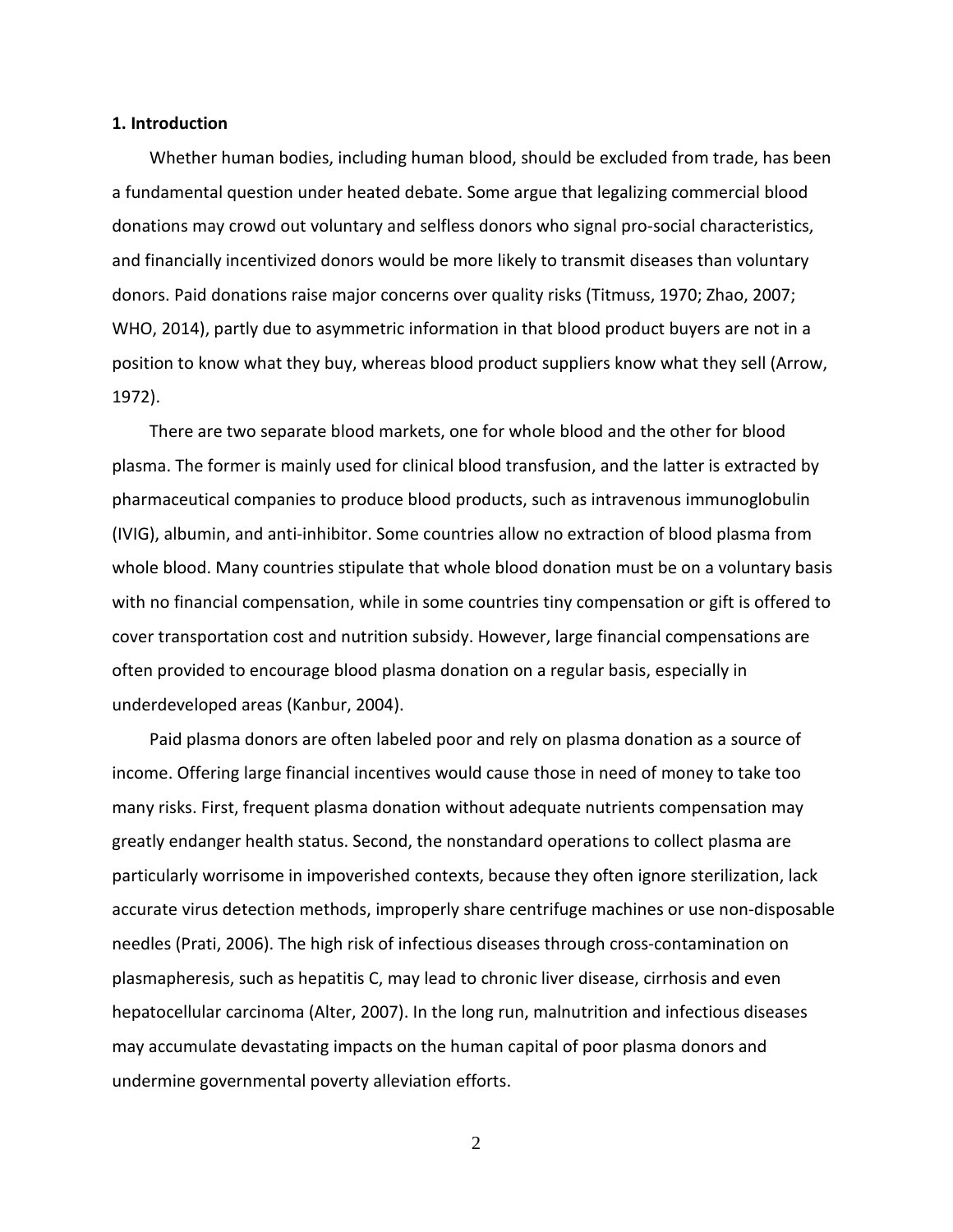Meanwhile, understanding blood contamination and the epidemic of infectious diseases is important to the interests of various social entities. Besides donors trying to minimize the risks against own health, patients who demand blood products care about infectious diseases associated with plasma transfusion. Even the general public worry about epidemic of infectious diseases that may bear grave consequences. For instance, the induced HIV/AIDS crises in China's Henan province in the 1990s caused thousands of deaths and left children unattended. Some living AIDS carriers have married, had children, or moved to other parts of China amid the largest internal migration process in human history. A rapidly growing epidemic of hepatitis attacked Guizhou in early 2006 during which the incidence, the number of deaths, and the fatality rate of the population in Guizhou all increased strikingly (CHAIN, 2006). Local blood banks were shut down shortly afterwards.

Further, the rapid economic growth in China and some other fast developing countries has been accompanied by strong domestic demand for blood products. The integration into the world economy has brought in large external demand for domestic blood products, which may exacerbate the concern for supply shortage and inferior blood quality.

However, in large part due to the difficulty in collecting individual level data on stigmatized paid plasma donation, there have been few empirical studies in China on this issue, especially after China's major HIV/AIDS epidemic in Henan province in the 1990s and a major hepatitis epidemic in Guizhou province in the 2000s. This paper attempts to fill this gap. While the gradual implementation and enforcement of the *Blood Donation Law* in China has generally promoted screening and diagnosis of potential infectious diseases among plasma donors, the progress has been uneven. This paper provides such evidence from impoverished rural China, where most blood plasma donors reside. Since the poor react more to the large financial incentives for plasma donation and therefore are more vulnerable to health risks associated with plasma donation, we focus on evaluating their health impacts as a result of frequent plasma donations with nonstandard operations in unhygienic conditions.

To investigate health impacts at the individual level, we administered a multi-wave censustype survey to follow the same individuals over seven years. Information on self-reported health status, hepatitis infection, detailed household and individual socioeconomic conditions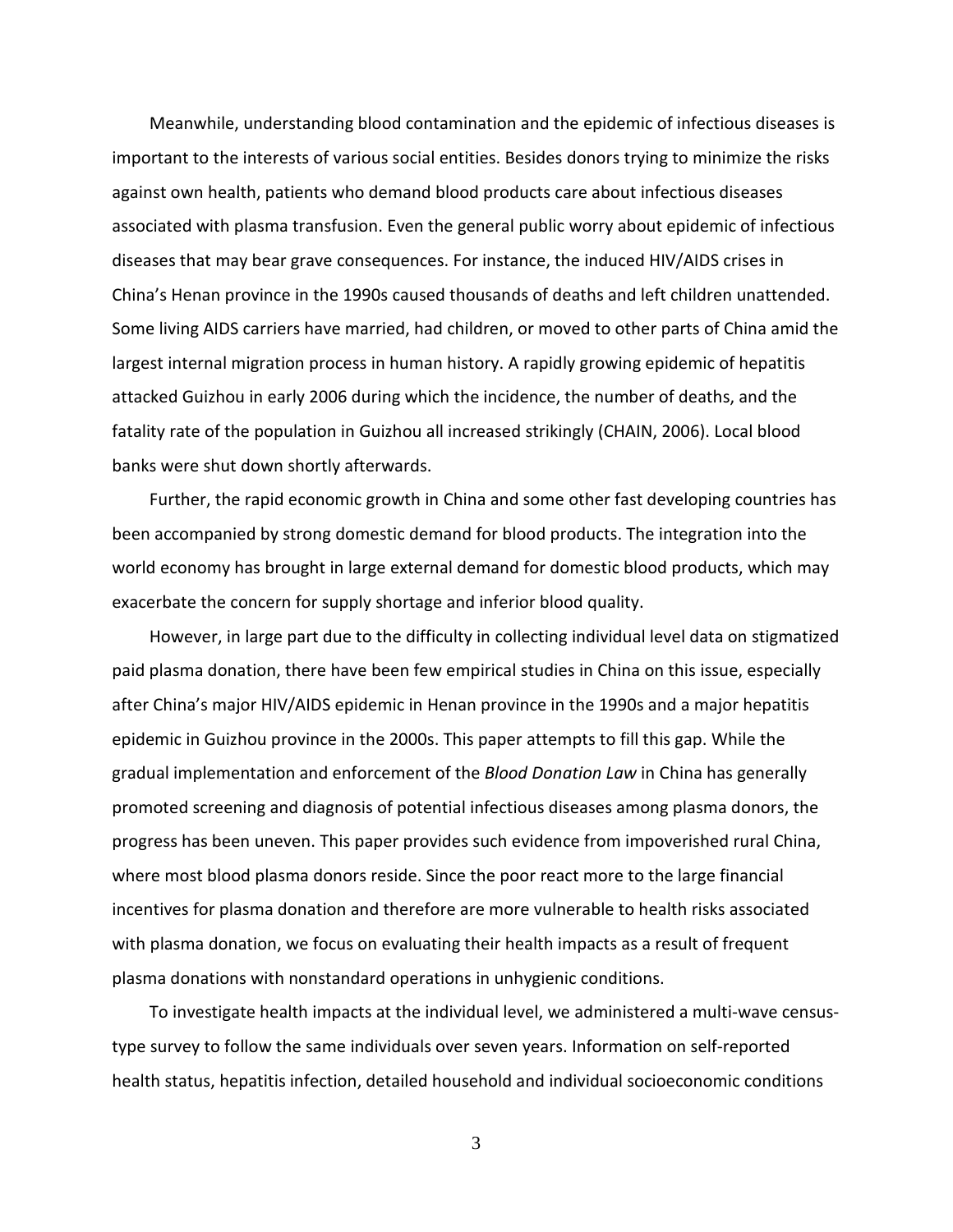as well as community characteristics was collected from all individuals in 26 villages in rural western China. The longitudinal feature of the dataset allows us to estimate an individual fixed effect model to remove potential time-invariant confounded factors and draw more reliable conclusions on health impacts of frequent plasma donation in unhygienic conditions.

The main findings in this paper include: 1) the payoff from plasma donation, the pressure to get the son married, and the family age structure all drive up commercial plasma donation; 2) frequent plasma donation is associated with significantly worse self-rated health outcomes and a higher chance of being infected with hepatitis among the poor; 3) frequently donating plasma may affect donors' ability to engage in farm work via feeling feeble, being easily infected with diseases, or experiencing physical discomfort in the busy season; 4) a majority of migrants, whether they suffered from work accidents or work-related disabilities, believe that plasma donation is riskier than industrial injuries.

The rest of this paper is organized as follows. In section 2, plasma donation in China is documented. Section 3 describes our multi-wave data collection process. Section 4 reports empirical results on the socioeconomic determinants of commercial plasma donation and provides evidence on its negative health impacts. Finally, section 5 concludes with a discussion about the policy and the limitation of the study.

#### **2. Plasma Donation in China**

In China, the markets for whole blood and blood plasma are separate: the former is mainly supplied by voluntary or employer-organized donations in urban area, while the latter prevails in rural areas and offers cash compensation to blood plasma donors. The current regulation forbids pharmaceutical companies extracting plasma from voluntarily donated whole blood. The greater commercial demand for blood plasma makes it much more popular than whole blood donations. Besides significant income increase for plasma donors and booming profit for pharmaceutical companies, the plasma economy becomes a lucrative source of income for middlemen.

The national regulation for plasma donation stipulates that individuals are excluded from giving if they are older than 50 or younger than 20, weigh less than 50kgs for males and 45kgs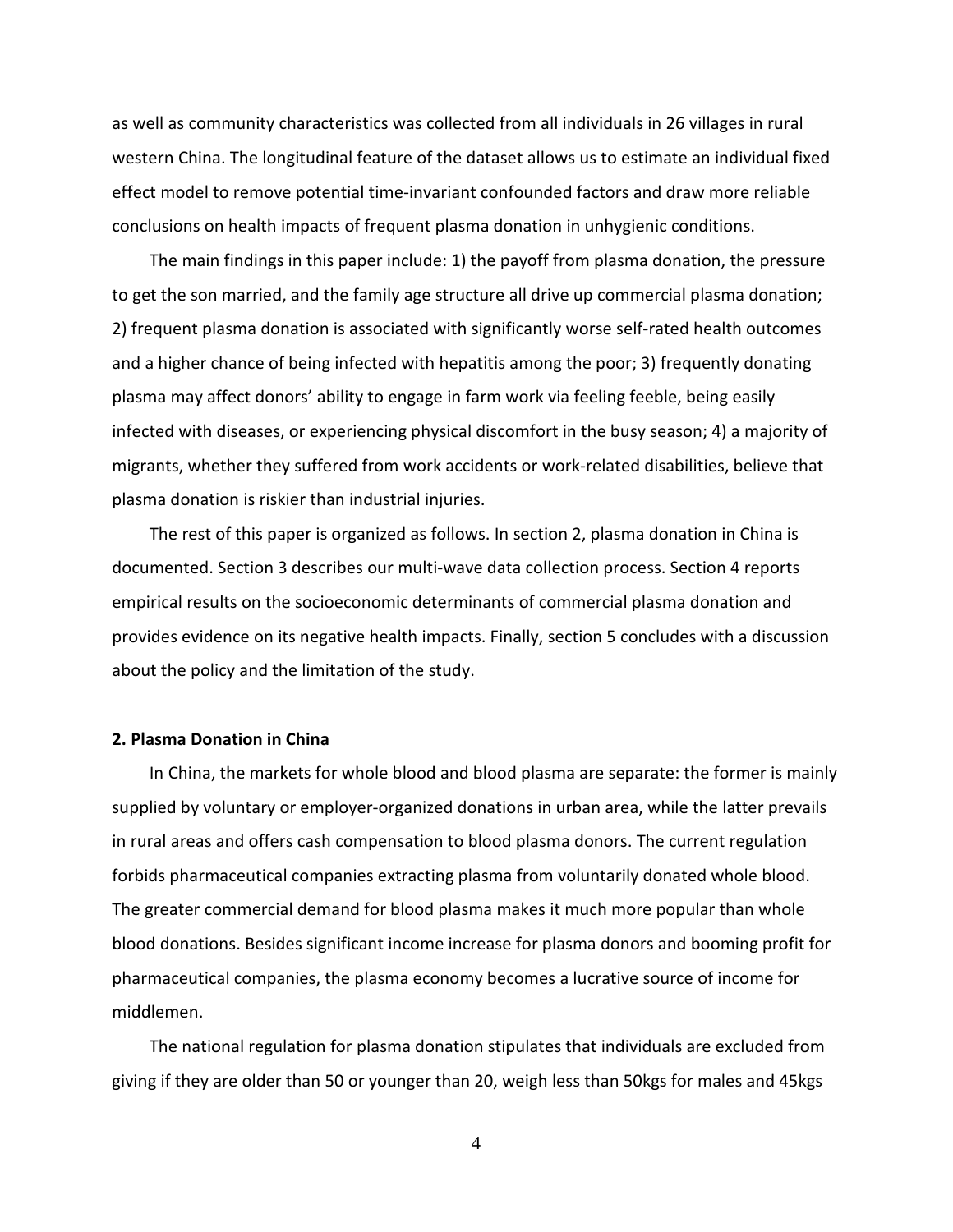for females, or seriously disabled. In addition, an interval of 15 days between donations is required for plasma, and 3 months for whole blood (Asia Catalyst, 2007). Once the plasma is separated from the whole blood, the red blood cells are re-injected back into the donor intravenously. To speed up the process, a donor can be given blood from previous donors with the same blood type and sent on his way while his blood is being processed in a centrifuge machine.

Though tremendous efforts have been made, tragedies of contamination among blood donors have left shadows on the safety of the plasma derivative industry (Zhu, 2007). For example, in some cases even people tested positive with hepatitis are allowed to give plasma; their plasma is simply placed in a different pile. Contamination of red blood cells during the process of obtaining plasma was strongly suggested by the high prevalence of hepatitis antibodies among repeat plasma donors. Compared to whole blood donation, the rate of hepatitis infection for plasma donation in China has been three times higher (Gao et al., 2011).

Outbreaks of HIV infection among commercial plasma donors from different areas occurred as early as 1994 (Wu et al., 2001). These have been attributable to the unhygienic conditions under which plasma donation has been carried out, with no proper sterilization procedure implemented. Consequently, blood plasma donors, together with injecting drug users (IDUs), have accounted for more than two thirds of China's HIV infection, and as many as 250,000 blood plasma donors became infected by 2004 (Cohen, 2004). It is even estimated that by 2003, over 1.2 million people had contracted AIDS in Henan province alone, and blood transfusion in unhygienic blood banks is regarded as the root cause (Tsang, 2003; Gao, 2009). During the same period, the hemophilia patients infected by the use of contaminated blood or plasma products represent another set of severe social and medical problems.

There has also been a strong regional component to both paid blood plasma donations and the resultant outbreak of diseases, which has spurred government efforts to address this public health concern. For example, the widespread HIV/AIDS epidemic in China's Henan province in the 1990s was attributed to unhygienic conditions for paid plasma donation. China rapidly responded to the epidemic by reducing the number of commercial blood banks and tightening regulations. Many blood banks in Henan province have since moved to more remote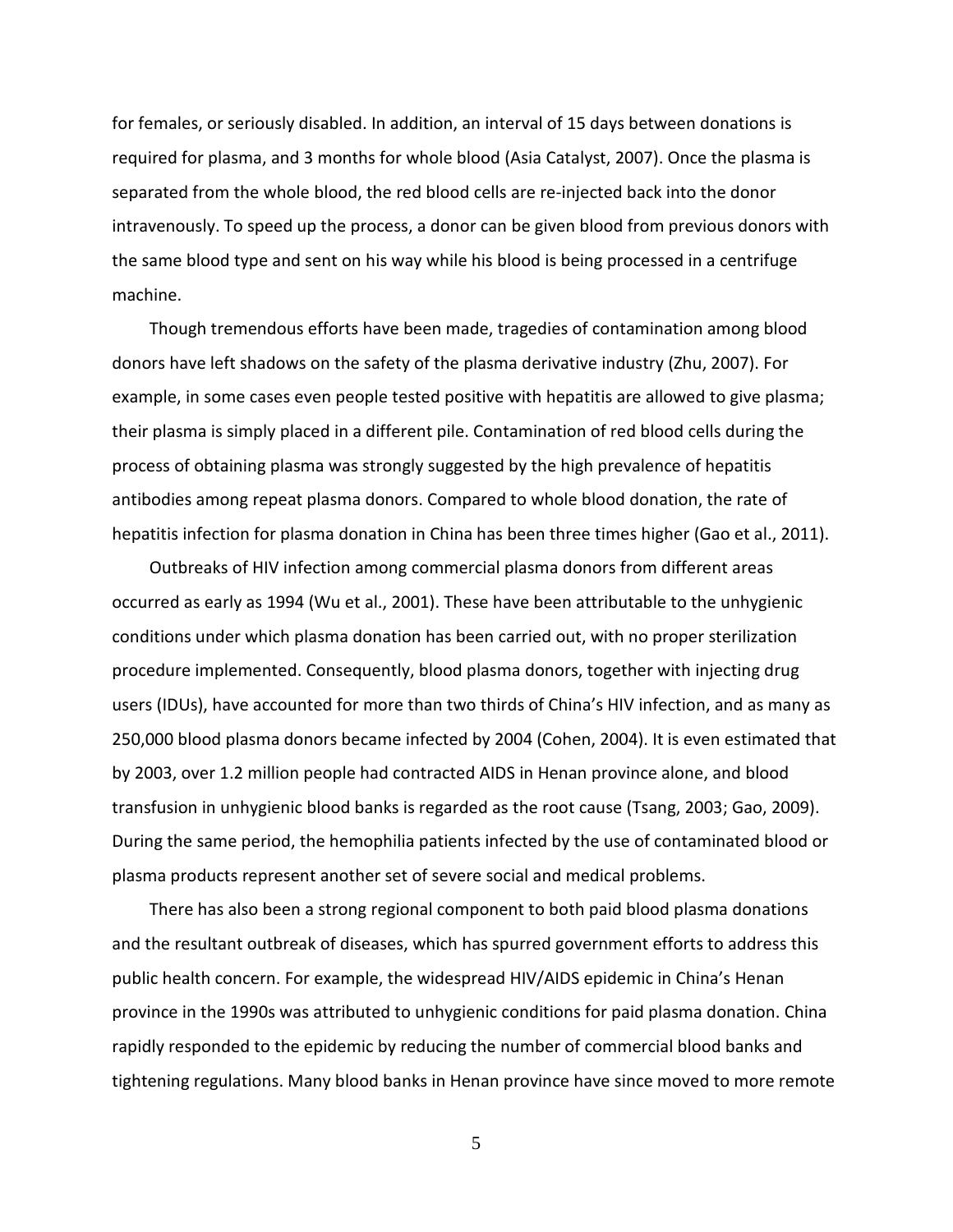southwest provinces such as Guizhou, which has become a new supplier of blood plasma in China (Yin, 2006). Thus, the data for this study was collected mainly in that area.

In 2004, there were 23 blood plasma stations in Guizhou. By early 2006, they increased to 25 plasma stations, which accounted for 40 percent of the total blood plasma supply, rendering it the largest plasma market in the country. However, despite the efforts of the government to ensure greater attention to making blood plasma donations safe, in early 2006, a rapidly growing epidemic of infectious diseases hit Guizhou. As of January 2006, official data showed that the incidence, the number of deaths and the fatality rate of category B infectious disease increased by 21.36 percent, 65.38 percent and 36.28 percent on year-on-year basis respectively. By March 2006, the three numbers further increased to 30.01 percent, 73.17 percent and 33.20 percent, respectively (CHAIN, 2006). In the same year, all blood banks in Guizhou were shut down due to Hepatitis contamination.

After steps were taken by the government to improve the sanitary conditions of plasma donation in the region the blood banks in Guizhou were commercialized and re-opened in 2007. The regulation of the entire operation has been strengthened, through law and setting standards and upholding to stricter licensing regulations for plasma centers and fractionators. Public concerns over blood safety are gradually being relieved, and confidence is returning. However, this move switches blood bank ownership to pharmaceutical companies that produce blood plasma products, which weakens regulation under the Ministry of Health during possible public health crises in the future.

Measures taken by commercialized blood banks to aggressively increase plasma donations include almost doubling the cash "nutrition" subsidy per donation and awarding cash prizes to registered donors at the end of each year. In addition, donors are required to donate once every half month, with cash penalties assessed when registered plasma donors delay their donation. Due to the incentive scheme, there is almost no difference in donation frequency throughout each year: donors usually donate plasma every half month. Meanwhile, once a family starts to donate plasma, it rarely stops. One obvious reason is that plasma donation generates a great proportion of income that is non-substitutable, while another important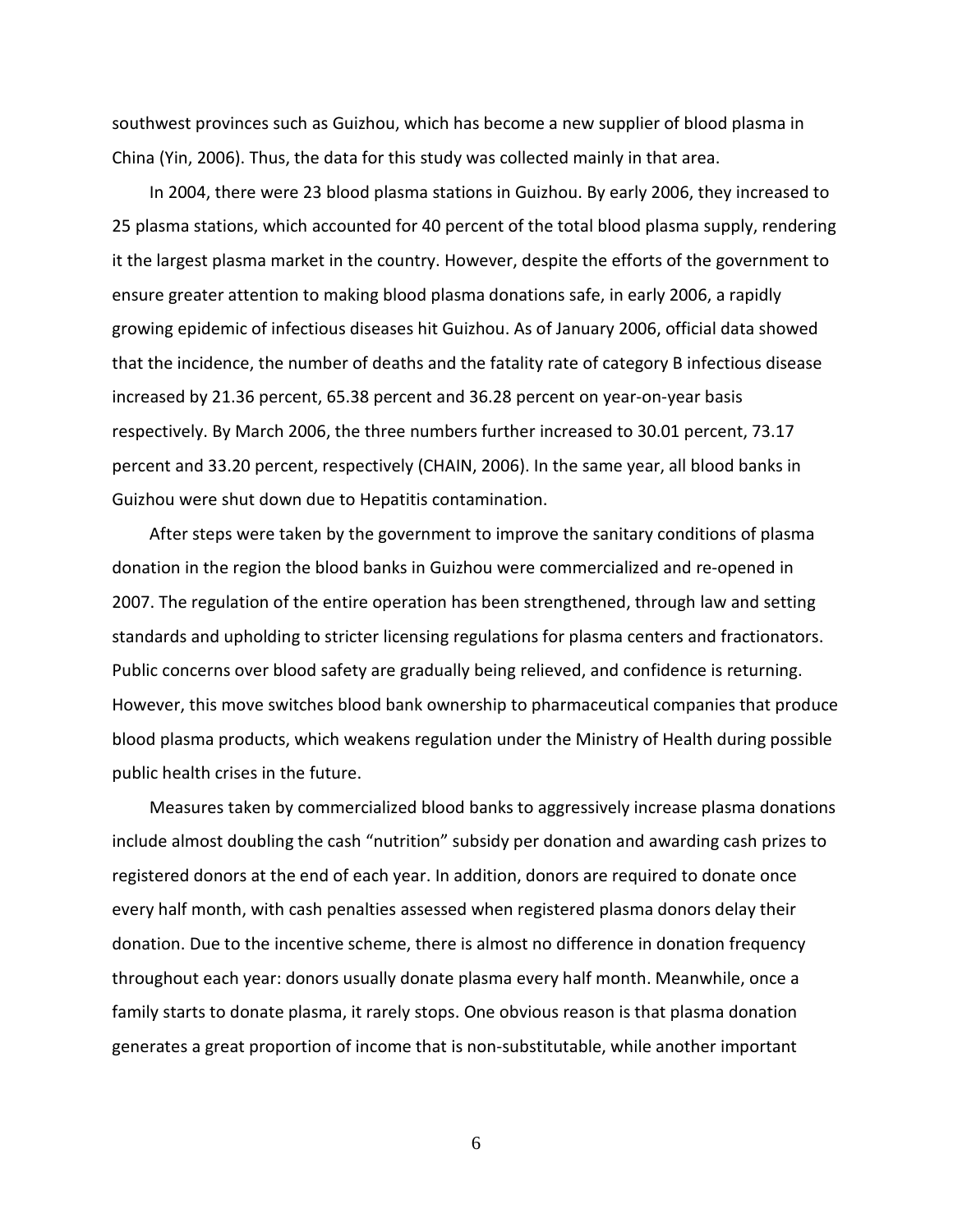reason is that regular donors often feel a lack of energy to do farm work and have to rely on plasma donation eventually.

#### **3. Data Collection**

The dataset for this study consists of a three-wave census-type household survey in 26 randomly selected villages in rural western China's Guizhou province (Appendix Figure 1). Guizhou is one of the poorest provinces in China, while per capita GDP and other main socioeconomic indicators in our surveyed villages are close to the median level in Guizhou (Appendix Table 1). More than 20 ethnic groups live there, including Miao, Buyi, Gelao, and Yi that in total comprise about 20 percent of the population, and the major Han group accounts for the rest 80 percent of population. All 802 households in 2005, 833 households in 2007, and 872 households in 2010 were interviewed, respectively. Due to the census feature of our survey, the growing number of households surveyed over time reflects the natural increase of households in these 26 villages.

At the beginning of 2005, the first-wave census survey of all 802 households collected detailed community characteristics and individual socioeconomic information. Plasma donations were collected on each family member, including those who were working outside the county at the time of survey. Given the sensitivity of collecting data on blood plasma donation, we made great efforts to ensure the accuracy of these data, including training of local enumerators who were able to effectively interact with the residents in our sample villages. Moreover, the enumerators were trained to identify and probe into major discrepancies between income and expenditures, a strong indication that respondents concealed plasma donation as an income source. In 2004, donors received a cash "nutrition" subsidy valued at 80 CNY for the plasma contained in 580 cc of blood. 31.2 percent households surveyed engaged in plasma donation, and the compensation accounted for 20.9 percent of per capita income (Table 1).

A follow-up survey of the same households was administered in early 2007 and all 833 households were interviewed. All individual hepatitis infection, other chronic disease statuses, and self-rated health status were surveyed. Blood banks in Guizhou were shutdown in 2006 due to hepatitis contamination in some branches. A few local residents were still able to donate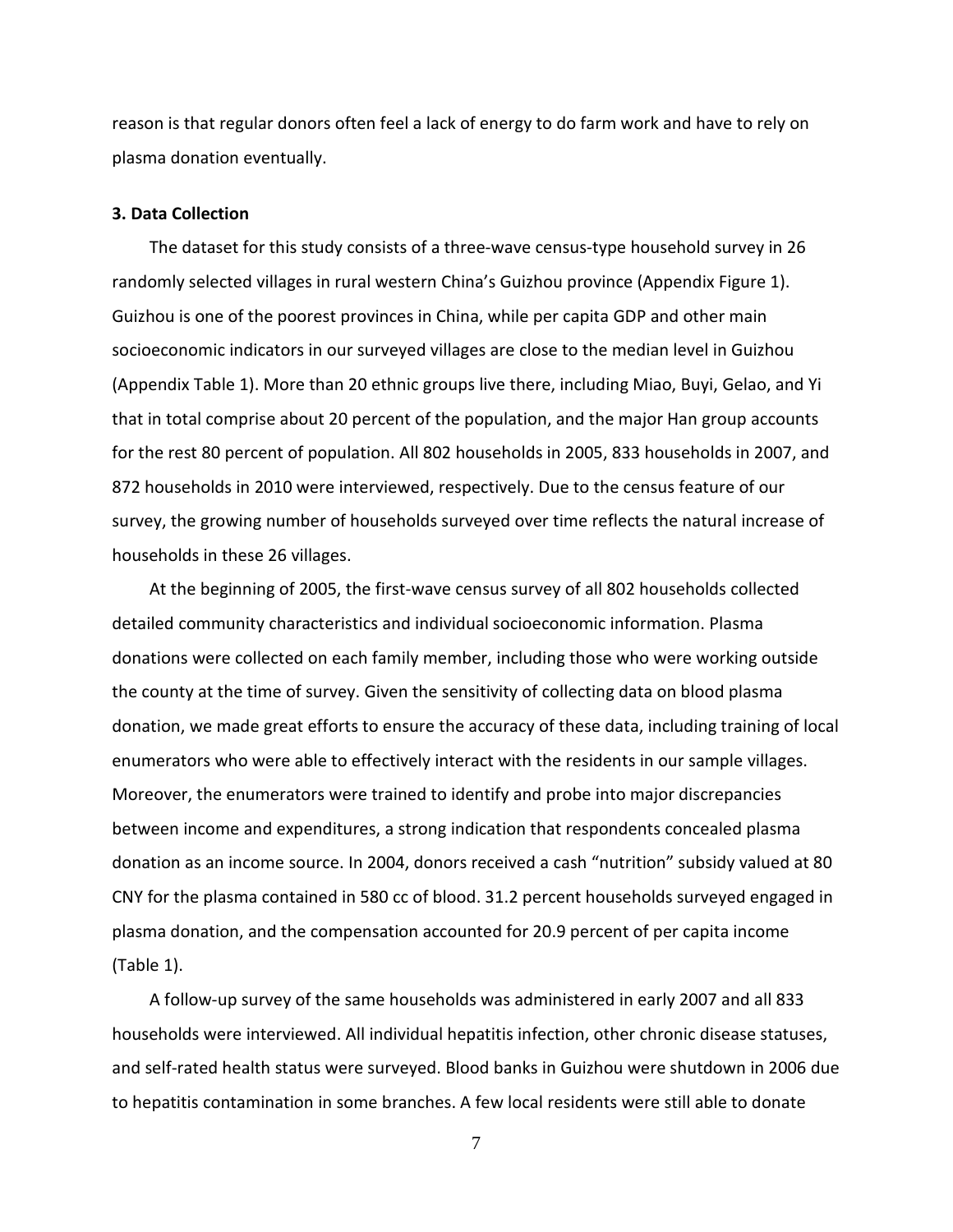through traveling to other counties nearby after the shutdown of the local blood bank in 2006, as the timing of shutting down differs. However, the overall plasma donation intensity in 2006 was much lower.

In early 2010, the third wave follow-up survey was conducted for all 872 households. Similar to the 2007 survey, individual hepatitis infection and self-rated health status were surveyed. Out of a range between 1 and 5 (the healthiest status equals 1, the least healthy status equals 5), the average self-evaluated health status equals 2.59, and the average selfevaluated health status relative to peers equals 2.78; both are better than the median level. In our Guizhou survey, the hepatitis infection rate among plasma donors reduced slightly from 37.08 percent in 2006 to 34.69 percent in 2009. The decreasing trend is likely due to more effective control measures taken by local blood banks in screening hepatitis infection. The recent prevalence of hepatitis infection among plasma donors is similar to the 33.95% (95% CI: 29.80% to 38.17%) reported in a systematic review of 64 studies on hepatitis C infection among plasma donors in China (Gao et al., 2011). However, 7.32 percent of residents in the 26 surveyed villages are hepatitis infected, a rate much higher than the estimated 3.2 percent in the general population of China.<sup>[2](#page-10-0)</sup>

Overall, the lack of reduction in hepatitis infection rate in rural Guizhou may involve the following potential reasons. One, those who are not infected may migrate more. Two, the older cohort generally have a higher probability of hepatitis infection than the younger cohort and are less likely to migrate. Three, paid plasma donors are usually driven by economic benefits, therefore poor economic conditions may make cash compensation attractive. Four, a high hepatitis infection rate in the community increases the chances of exposure.

Compared to previous waves, nutrition subsidies have nearly doubled (from 80 CNY to 150 CNY) for the same volume of blood plasma. While by our third wave data collection the proportion of donors recovered to 14.1 percent of households and 6.1 percent of income, it was still much smaller than the 2004 year level (Table 1).

 $\overline{a}$ 

 $2$  The national infection rate and the infection rate in Guizhou may not be totally comparable as the national rate only includes hepatitis C infection, while the Guizhou survey did not separate hepatitis C infection from other types of hepatitis infection.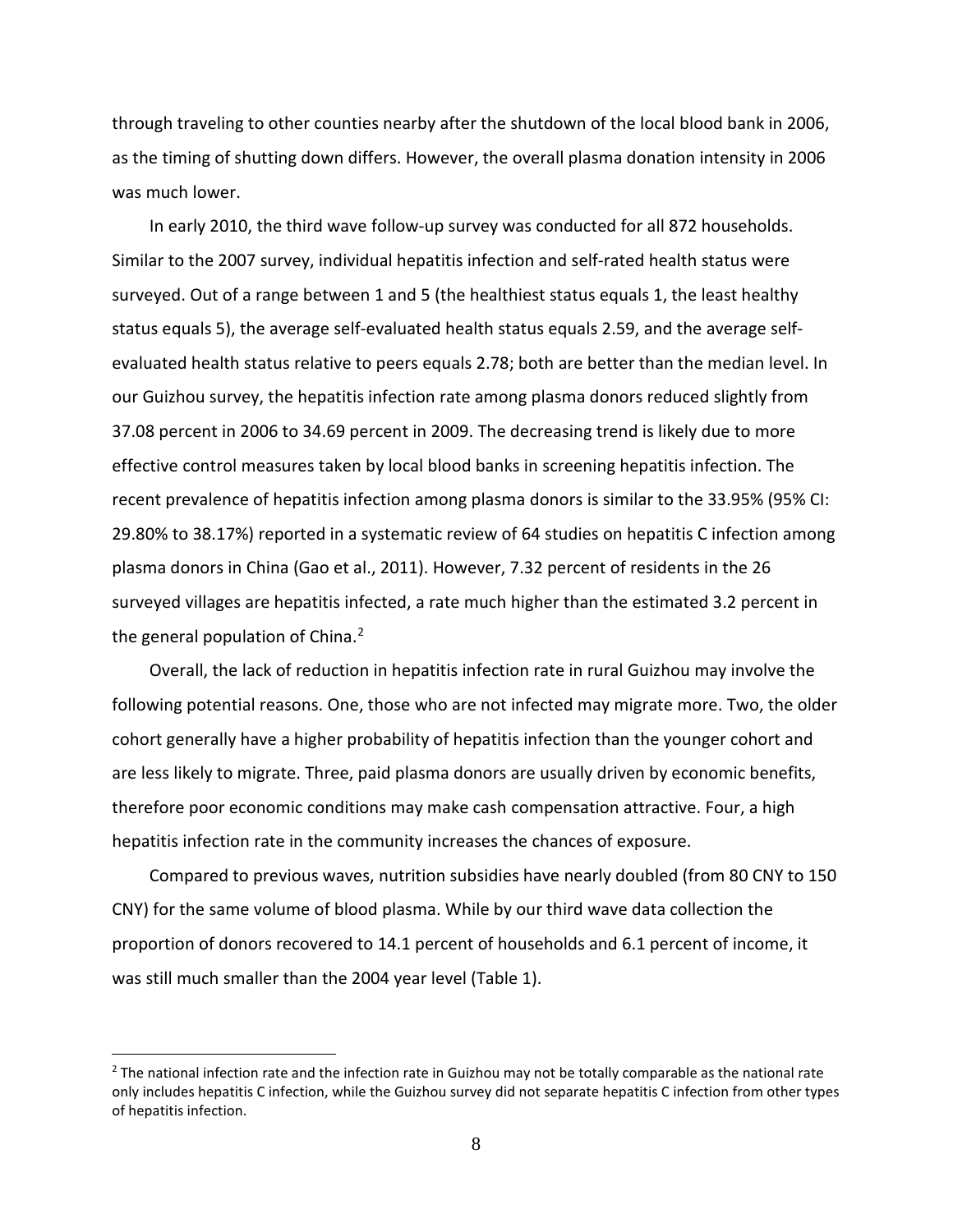Throughout the three waves, women are more likely to donate plasma. Villages with more local odd job opportunities have higher proportions of female donors. These patterns may reflect intra-household labor divisions to accommodate agricultural production or off-farm work, as the opportunity cost for men to engage in these activities are higher than for women.

#### **4. Empirical Results**

#### **4.1 Socioeconomic Determinants of Paid Plasma Donation**

Before reporting the results on the health impact of plasma donation, we estimate the decision to donate plasma on the potential covariates at the individual level, the household level, and the village level. Table 2 presents the results.

While the plasma donation compensation is rather trivial to the rich, the amount of cash is still a strong incentive for impoverished farmers. An intensive donor can earn much higher compensation from plasma donation than from any other income generating activities. Specifically, the compensation per plasma giving at least doubles the amount of daily wage in the local labor market. The increase in the relative price between daily labor wage and per plasma giving seems to discourage plasma donation. Poorer families are more likely to engage in paid plasma donation, donate more volume, and involve more family members in donation.

Plasma donation has been a major income source that helps lift households out of poverty in the short term (Appendix Figure 2) and reduces income inequality (Table 1). Appendix Figure 2 shows that a greater proportion of households have income higher than the national poverty line when income from plasma donation is included. Table 1 indicates that income inequality, measured by Gini coefficient, reduces when income from plasma donation is counted in.

<span id="page-10-0"></span>The local sex ratio is highly skewed due to son preference and intense male farm labor demand (Appendix Table 1). Many surplus men of marriage age often trigger competitive tensions in the marriage market, so parents with an unmarried son have to signal via building fancy houses for marriage (Wei et al., 2012), investing in expensive durable goods, throwing a costly wedding reception (Brown et al., 2011). They also have to work harder and participate in riskier income generating activities (Wei and Zhang, 2011). Consistent with these findings, one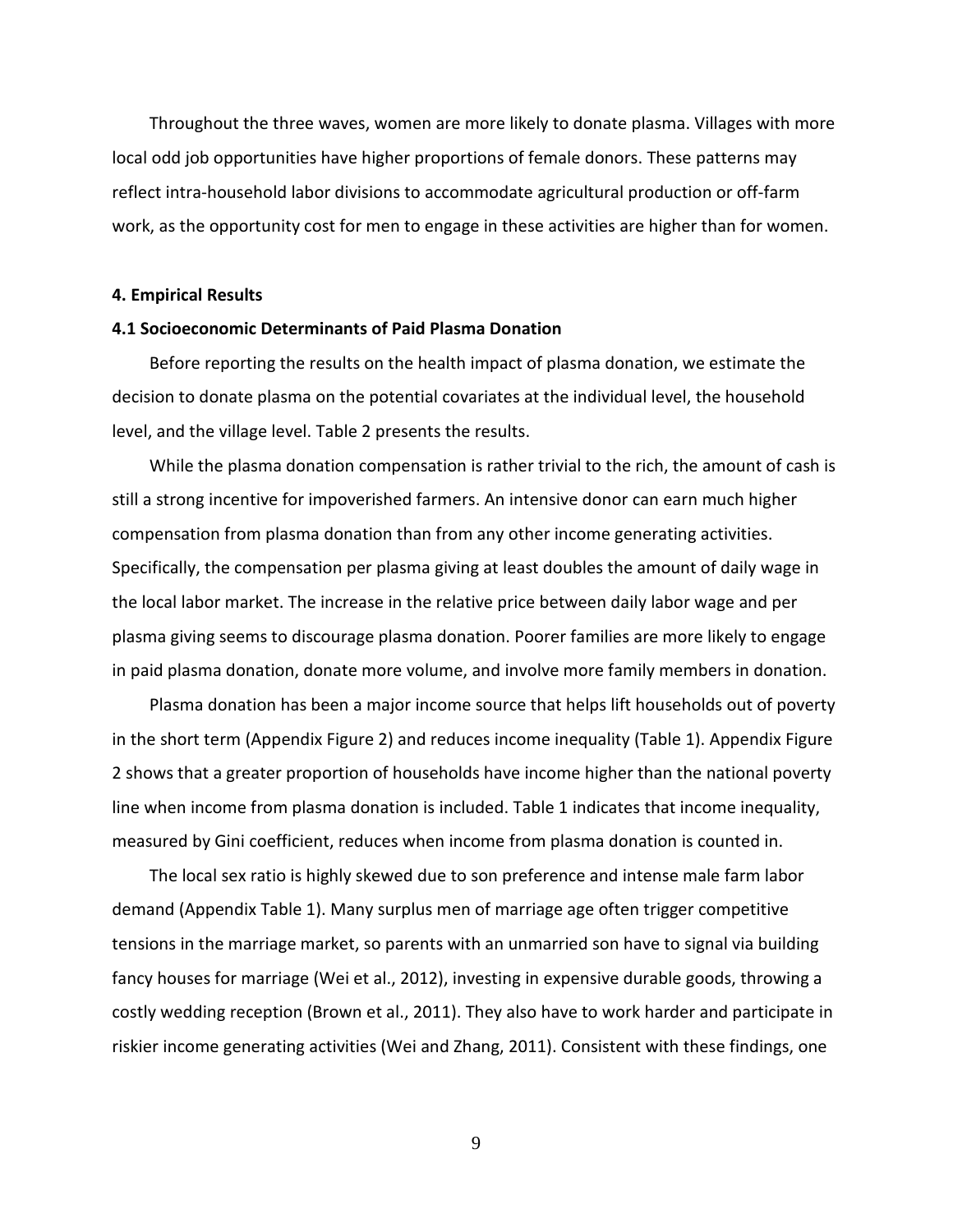interesting pattern reflecting an unbalanced marriage market pressure is that families with an unmarried son are more intensively engaged in paid plasma donation.

Moreover, village leaders and ethnic minorities are less likely to donate plasma. The latter is due to an ethnic culture against giving blood. Besides, more senior members in a family is associated with less plasma donation. Families with members exposed to major diseases are less likely to engage in plasma donation. These findings suggest that current blood quality regulations on donors' age eligibility and physical strength are somewhat effective.

Besides OLS regressions that assume the error term to be normally distributed, we estimate Generalized Linear Model (GLM) that allows more flexible error term distributions and more generalizable specifications. In Appendix Table 2, GLM estimations on three main plasma donation decisions, i.e., whether donate, donate volume and number of household members donate, are presented. The results are very similar to the main results presented in Table 2.

#### **4.2 Evidence on Negative Health Outcomes**

Widely documented as a root cause of blood contamination and the resulting high prevalence of Hepatitis and HIV infection among commercial donors (Wu et al., 2001; Cohen, 2004), blood banks in rural China has been mixing blood from several donors in the same centrifuge to cut the excessive cost in obtaining plasma. As a result, blood banks in the surveyed region were shut down due to an epidemic of infectious diseases. In this section, we attempt to establish a positive relationship between blood plasma donation and the potential risk of disease infection and other negative (and even deadly) health impacts.

Though information on HIV infection is too sensitive to collect, in the second and the third waves of survey self-rated health and hepatitis infection were collected at the individual level. Plasma donation in unhygienic conditions may affect health status in different ways, including making body weak and infectious diseases. Therefore, Table 3 and Table 4 test the two channels. Comparing donors with non-donors in 2009 among those who did not donate plasma in 2006, the formal group is of worse health status, of worse health status relative to peers in their age group, and experiences a more serious deterioration in health status over time (Table 3).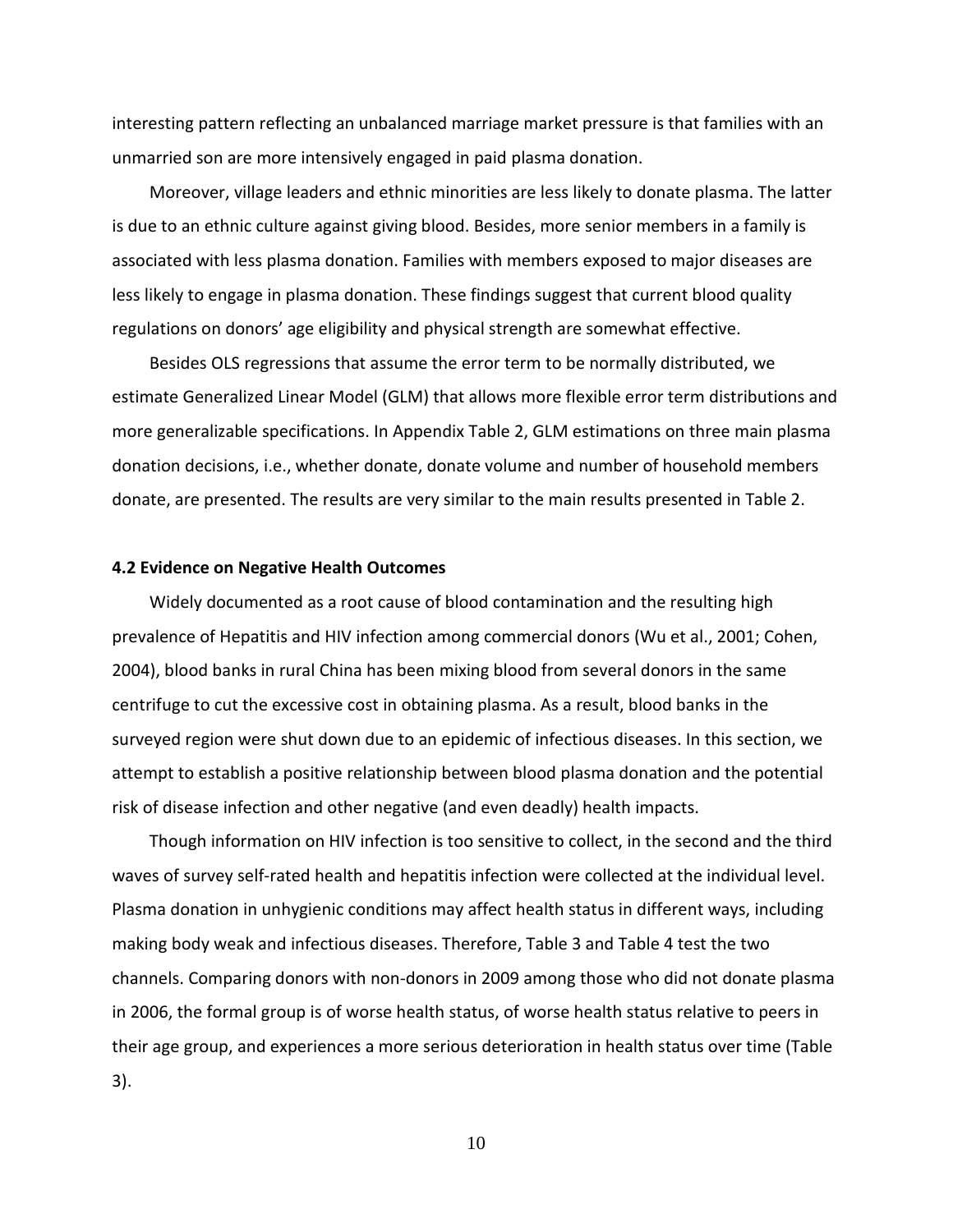In the statistical analysis, individual fixed effect models are utilized to remove unobserved time-invariant factors at the individual level that could confound the identification of paid plasma donation on health status. With two-period longitudinal data, the individual fixed effect model is equivalent to a difference model that estimates how changes in individual plasma donation decisions between 2006 and 2009 affect changes in individual health and hepatitis status after controlling for changes in a rich set of covariates in Table 2. The changes in selfrated health status tease out systematic report errors that may exist in self-evaluated outcomes.

Results show that plasma donation is associated with significantly lower self-rated health status. Specifically, donating plasma in 2009 (but not 2006) is associated with a .83 standard deviation decline in self-rated health, a .54 standard deviation lower self-rated health relative to peers in their age group, and a .74 standard deviation higher likelihood of being infected with hepatitis (Table 4).

It is possible that frequently donating plasma to a certain extent starts to affect health and increase the risk of hepatitis infection. However, to our best knowledge, there is no such objective threshold recommended by medical professionals. As a remedy, we redefine plasma donation to be 1 if this person donates above the median level among all plasma donors and 0 if this person donates below the median level. We re-estimate Table 4 using this higher threshold, the results demonstrate even stronger impact of plasma donation decisions on selfrated health status. The impact on hepatitis rate does not change much, suggesting that the impact on hepatitis infection works mostly at the extensive margin. In other words, the likelihood of hepatitis infection is associated more with whether to donate than with changes in donation intensity.[3](#page-14-0) These results are available upon request.

Meanwhile, blood plasma donation may have a devastating impact on agricultural production. Besides lacking of strength due to insufficient nutrients compensation after

 $\overline{a}$ 

<sup>&</sup>lt;sup>3</sup> Meanwhile, it is unlikely that there exists a universal threshold for all individual plasma donors over which donation is considered excessive. Rather, the threshold may vary by individual preference or health endowment. For example, a healthy donor may have a higher threshold than an ill donor. Our individual fixed effect estimation strategy using the longitudinal data attempts to remove individual level time-invariant preference and health endowment that may affect the decision to donate and the health impact. In other words, we estimate the impact of donation on health status given individual preference, endowment, etc.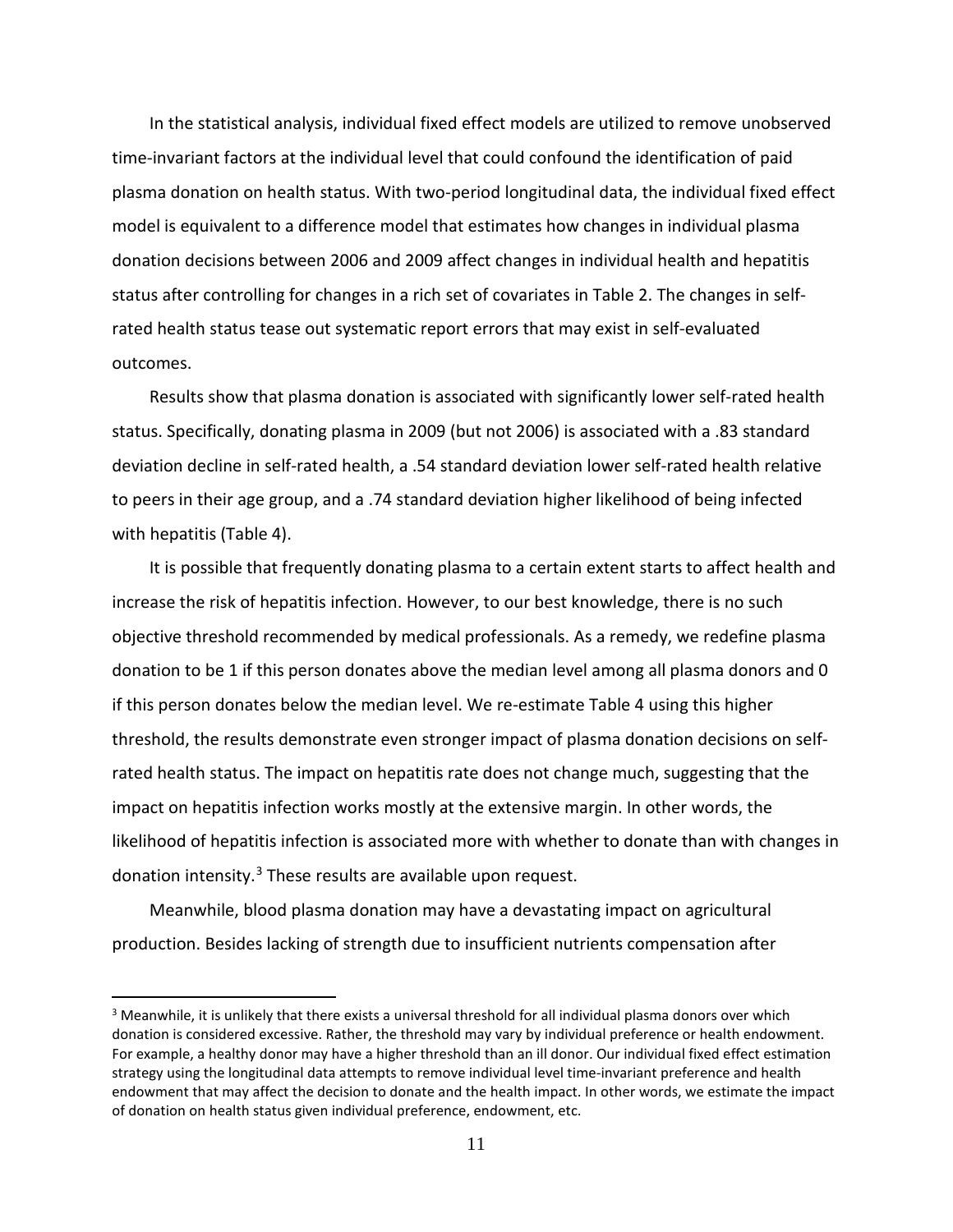frequent plasma donation, donors infected with hepatitis may experience, among others, appetite loss, fatigue, nausea, and vomiting. In the second wave, information on physical strength and farming was collected from 527 households before the local government intervened and stopped the collection of more information on commercial plasma donation. Among them, 75 households engaged in blood plasma donation. 64.0 percent of donors become weak in strength and are easily infected with diseases. 67.6 percent of donors feel feeble and experience physical discomfort in the busy season.

Information on risk awareness associated with plasma donation was also collected from migrants and plasma donors in the sample. Though migrants are vulnerable to work-related accidents as they conduct highly intensive work in manufacturing plants, 61.9 percent of them believe that plasma donation is riskier than industrial injury. Even for migrants who experienced work accidents and are disabled, 19 out of 32 still believe that plasma donation is riskier. Due to the sensitivity of the issue, only a limited number of plasma donors were asked whether they had any health checks before donation, 6 out of 15 donors answered no. As a result of nonstandard operations, such as neglecting sterilization, lacking accurate detection methods, improper use of non-disposable needles, or sharing unhygienic centrifuge machines in collecting plasma, cross infection can be very serious if any donor carries an infectious virus.

#### **5. Conclusion and Discussion**

This paper documents commercial plasma donation in impoverished rural China. Though trivial to the rich, the financial compensation offers a strong incentive to the poor. We find that the payoff from plasma donation relative to local wage job, the pressure to get the son married, and the family age structure all affect the decision to donate plasma. Meanwhile, frequent plasma donation is associated with a worse self-rated health status, higher rates of hepatitis, and a lack of strength to engage in farm work.

The results indicate an urgent need of more comprehensive and effective interventions on hepatitis screening, diagnosis, and treatment among plasma donors in less developed contexts, which are important to control the transmission of infectious diseases and possible widespread epidemic in the future. Specifically, the key to reduce the negative health impact, especially the incidence of hepatitis or HIV/AIDS infection among plasma donors, is to encourage truly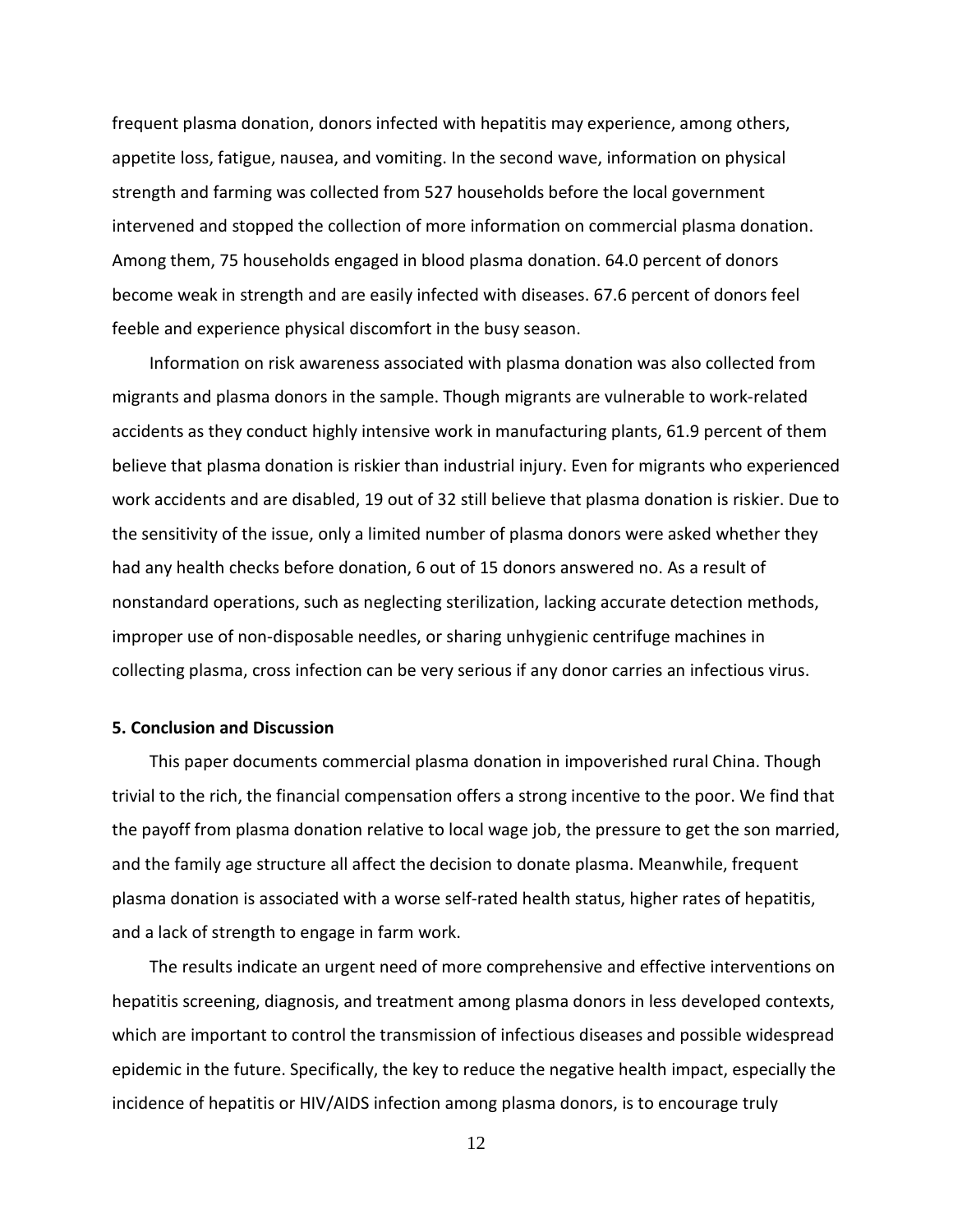voluntary plasma donation and gradually eliminate paid plasma donation, separate high-risk from the low-risk volunteers, and eliminate cross-infection completely when collecting plasma. In addition, a hepatitis C virus RNA screening strategy was planned to roll out in all Chinese blood banks shortly after the third wave survey in 2010, which, if strictly enforced, should contribute to the reduction of hepatitis C virus prevalence rate.

<span id="page-14-0"></span>Some limitations remain to be addressed. First of all, all health outcomes are self-reported, which may suffer from measurement errors. For example, due to the stigma and sensitivity associated with hepatitis infection, people infected may be more motivated to underreport plasma donation and therefore underestimate its impact on hepatitis infection. Fortunately, people with bad self-rated health may not be incentivized to underreport plasma donation. Therefore, comparing results from health outcomes with different degrees of measurement errors may mitigate this concern. Second, since no blood sample collection was allowed in our surveyed region, we do not have accurate individual level information on blood types and hepatitis types. Fortunately, most studies so far have found no significant differences between blood types and the rate of hepatitis infection (Gao et al., 2011). Meanwhile, though we cannot distinguish different hepatitis types, according to village clinics most of the reported hepatitis cases in our sample is hepatitis C, which at the population level accounts for more than 70 percent of all post-transfusion hepatitis infection. Third, compared to population level datasets, our survey is small in sample size, preventing us from investigating less frequently seen bloodborne diseases. Lastly, while individual fixed effect models are estimated and time-invariant confounding factors are removed, potential time-variant confounded factors may still exist.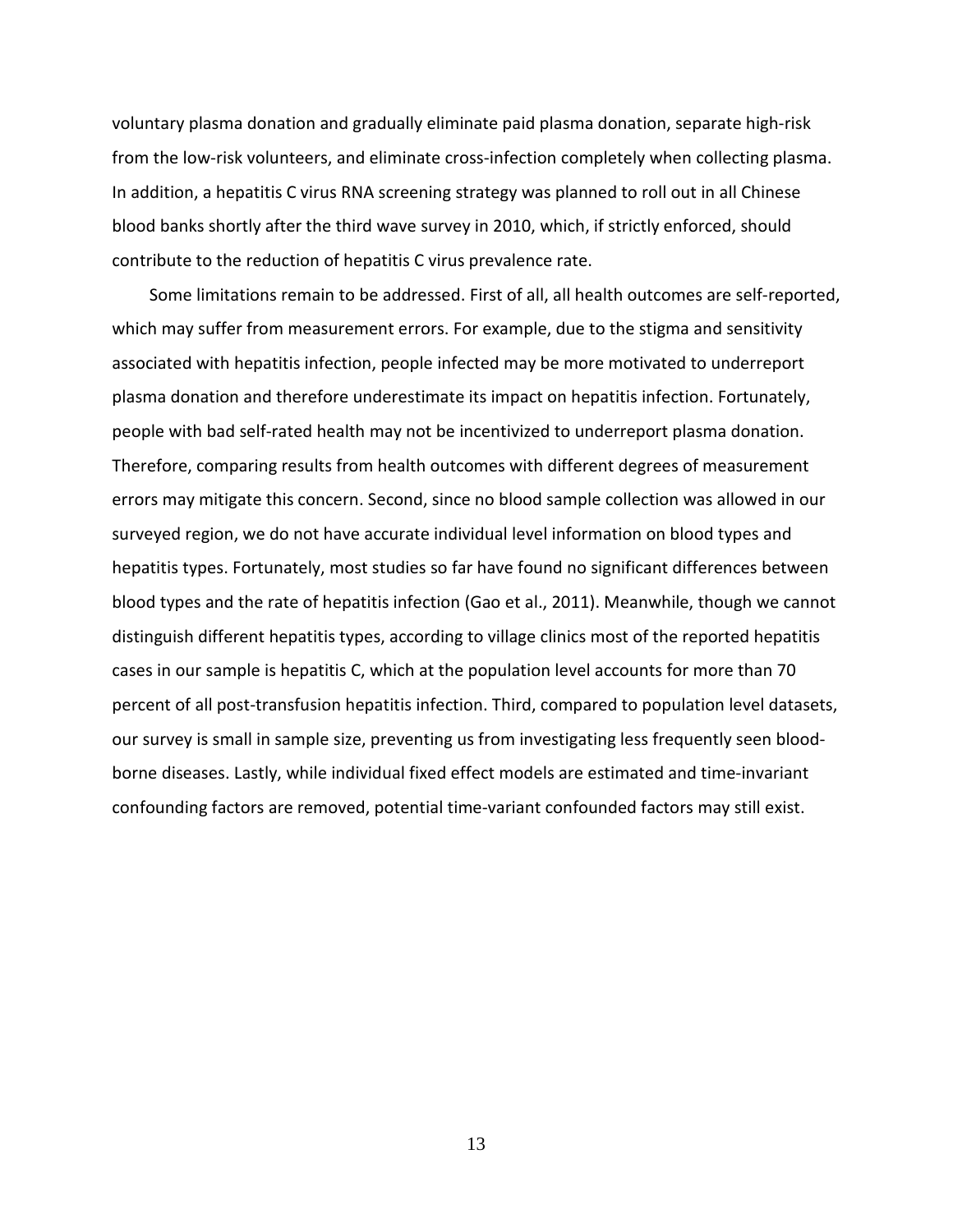### **References**

Alter MJ: Epidemiology of hepatitis C virus infection. *World J Gastroenterol* 2007, 13: 2436-41.

Arrow K: Gifts and Exchanges. *Philosophy & Public Affairs* 2007, 1(4): 343-362.

Asia Catalyst. AIDS Blood Scandals: What China Can Learn from the World's Mistakes. *Research Report* 2007.

Brown PH, Bulte E, Zhang X: Positional Spending and Status Seeking in Rural China. *Journal of Development Economics* 2011, 96(1): 139-149.

China HIV/AIDS Information Network (CHAIN): Mai Xue Lao Ren De Yan Lei He Wei Sheng Guan Yuan De Bao Ma: Guizhou Sheng 'Xue Jiang Jing Ji' You Si (in Chinese). 2007. [http://www.chain.net.cn/wzhg/13161.htm.](http://www.chain.net.cn/wzhg/13161.htm)

Cohen J: HIV/AIDS in China: Poised for Takeoff? *Science* 2004, 304(5676): 1430-1432.

Gao X, Cui Q, Shi X, Su J, Peng Z, Chen X, Lei N, Ding K, Wang L, Yu R, Wang N: Prevalence and trend of hepatitis C virus infection among blood donors in Chinese mainland: a systematic review and meta-analysis. *BMC Infectious Diseases* 2011, 11:88.

Gao Y: A Report of China's HIV/AIDS Epidemic (in Chinese), 2009 [http://hi.baidu.com/80age/blog/item/d198804456bd4c8cb2b7dcb9.html.](http://hi.baidu.com/80age/blog/item/d198804456bd4c8cb2b7dcb9.html)

Kanbur R: On Obnoxious Markets. in S. Cullenberg and P. Pattanaik (editors), *Globalization, Culture and the Limits of the Market: Essays in Economics and Philosophy*. Oxford University Press, 2004.

Prati D: Transmission of hepatitis C virus by blood transfusions and other medical procedures: a global review. *J Hepatol* 2006, 45: 607-16.

Titmuss R: *The Gift Relationship*. Allen and Unwin, London UK 1970; Reprinted 1997. LSE Books, London, UK.

Tsang, K: Blood Plasma Economy Accelerates AIDS Crisis in China. *Sing Tao Daily* 2003, August 1.

Wei SJ, Zhang X, Liu Y: Status Competition and Housing Prices. *NBER Working Papers 18000* 2012, National Bureau of Economic Research, Inc.

Wei SJ, Zhang X: Sex Ratios, Entrepreneurship, and Economic Growth in the People's Republic of China. *NBER Working Papers 16800* 2011, National Bureau of Economic Research, Inc.

WHO: World Blood Donor Day 2014: Safe blood needed to save mothers. 2014. <http://www.who.int/mediacentre/news/releases/2014/world-blood-donor-day/en/>

Wu Z, Rou K, Detels R: Prevalence of HIV infection among former commercial plasma donors in rural eastern China. *Health Policy and Planning* 2001, 16: 41-46.

Yin H: Guizhou Xue jiang Jing ji You si lu: An Alarming Chronicle of 'Blood Plasma Economy' in Guizhou Province. *Nanfengchuang* (in Chinese) 2006,

[http://gb.magazine.sina.com/nfcmag/200612/2006-07-06/05552796.shtml.](http://gb.magazine.sina.com/nfcmag/200612/2006-07-06/05552796.shtml)

Zhao SM, Jiang TL, Gao FX, Lu L, Zheng HQ, Hu J, Fan YH, Li B, Xiao RR, Yury K: Analysis of true voluntary blood donors with anti-HCV prevalence andimplications for donor management in Chongqing, China. *Transfus Med* 2007, 17: 210-1.

Zhu YM: Blood safety - a focus on plasma derivatives in Mainland China. *Dev Biol (Basel)* 2007, 127: 175-81.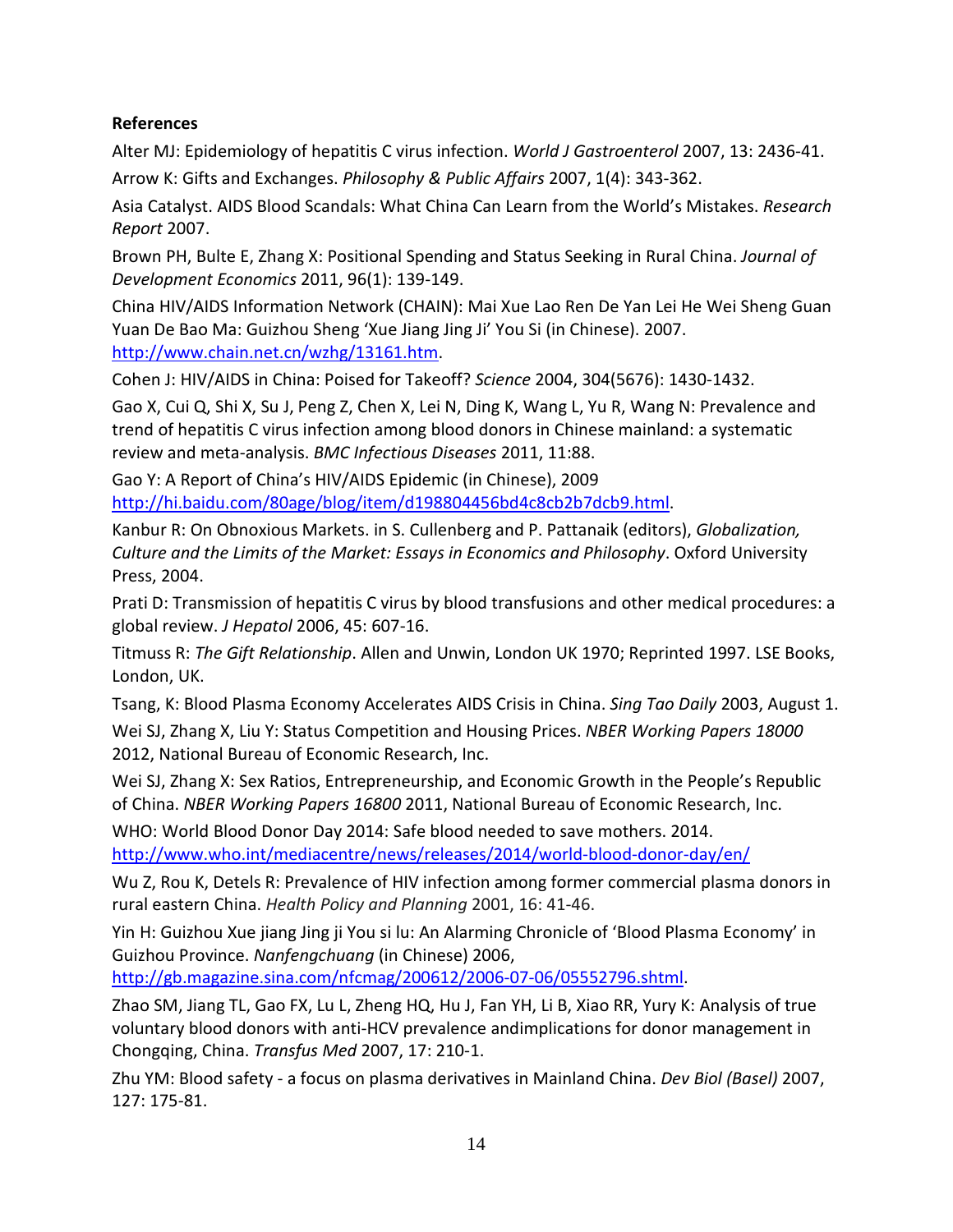|                                                                                 | 2004   | 2006   | 2009   |
|---------------------------------------------------------------------------------|--------|--------|--------|
| Main Sources of Income (Percent)                                                |        |        |        |
| Farming                                                                         | 33.3   | 31.4   | 33.1   |
| Livestock                                                                       | 8.1    | 6.8    | 6.9    |
| Local non-farm and self-employment                                              | 24.0   | 30.0   | 23.8   |
| Remittance from migrants outside the county                                     | 8.0    | 13.1   | 8.8    |
| Disaster relief, anti-poverty programs, deforestation subsidies                 | 2.8    | 2.0    | 5.4    |
| Gift income                                                                     | 5.6    | 9.1    | 8.2    |
| Plasma donation income                                                          | 20.9   | 4.3    | 6.1    |
| Average annual plasma donation compensation per capita (CNY)                    | 294.1  | 78.6   | 174.9  |
| Cash compensation (or nutrition subsidy) in CNY for plasma donation (per 580cc) | 80     | 80     | 150    |
| # households without plasma donor                                               | 552    | 749    | 749    |
| # households with one plasma donor                                              | 235    | 66     | 97     |
| # households with two or more plasma donors                                     | 15     | 18     | 26     |
| Per capita annual income (CNY)                                                  | 1404.7 | 1817.3 | 2855.6 |
| Income inequality (Gini)                                                        | 43.1   | 48.2   | 55.2   |
| Income inequality excluding plasma donation (Gini)                              | 46.3   | 49.0   | 56.6   |
| Income below poverty line of 892 CNY (%)                                        | 37.3   | 36.3   | 22.4   |
| Income below poverty line of US \$1.25 per day using 2005 PPP (%)               | 71.3   | 64.1   | 52.7   |

|  |  | Table 1 Income, Poverty, Income Inequality and Plasma Donation Compensation (2004-2009) |
|--|--|-----------------------------------------------------------------------------------------|
|--|--|-----------------------------------------------------------------------------------------|

*Source: Author's three wave Guizhou survey data.*

Notes: 1 USD = 6.2 CNY, PPP = purchasing power parity. The 2005 PPP exchange rate is at the "China-rural" level. See

http://iresearch.worldbank.org/PovcalNet/jsp/index.jsp</u>. The Poverty lines for 2004-2009 are adjusted according to the published annual inflation rate in various issues of China Statistic Year Book, published by China's National Bureau of Statistics. The poverty line of 892 CNY per year in terms of PPP equals US \$0.61 per day.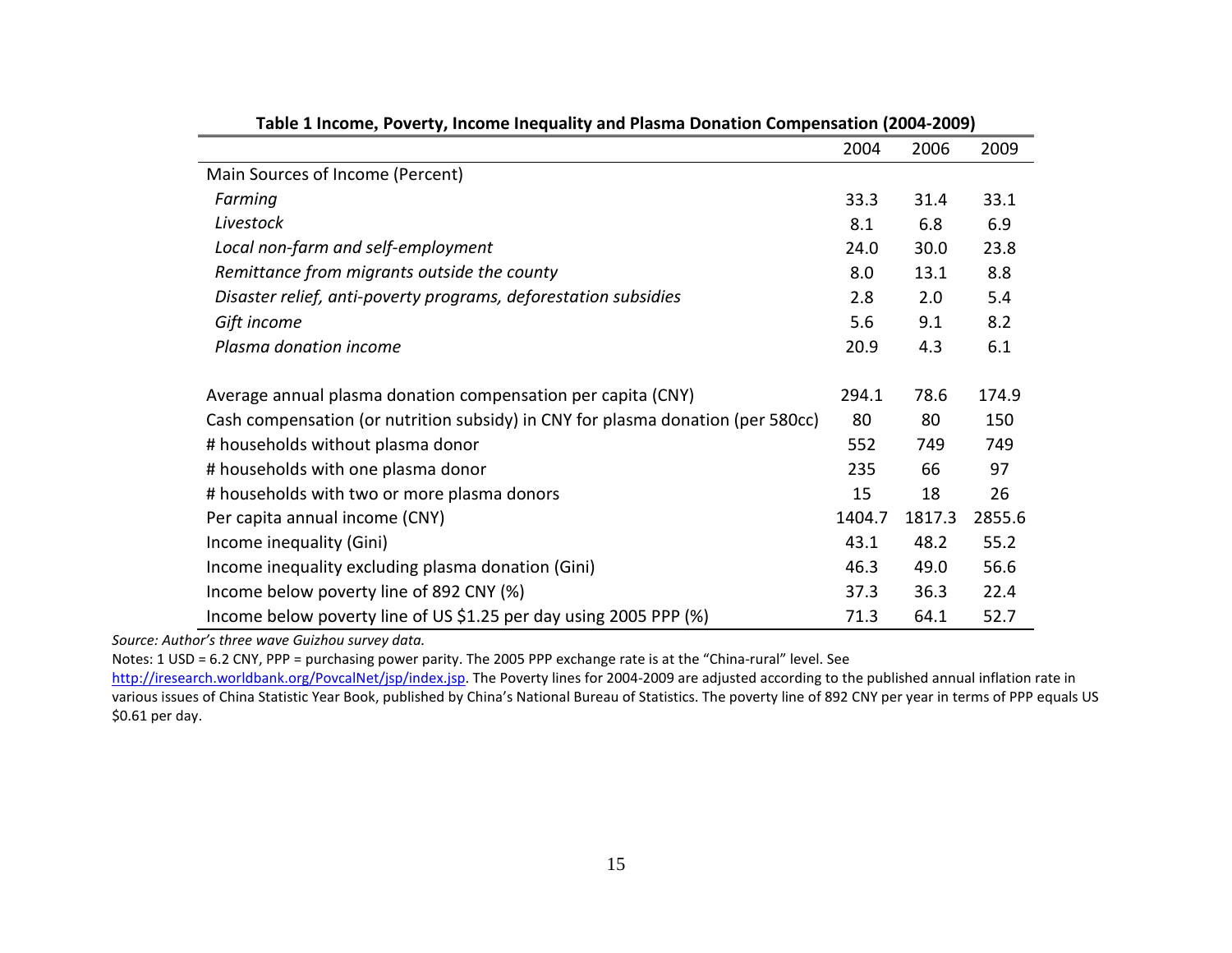|                                           | o-o<br>R1             |         | R <sub>2</sub> |         | R <sub>3</sub> |         |
|-------------------------------------------|-----------------------|---------|----------------|---------|----------------|---------|
|                                           | <b>Whether Donate</b> |         | Donate volume  |         | # household    |         |
|                                           | $(1 = \text{donate})$ |         | (log)          |         | members donate |         |
| <b>Household Characteristics</b>          |                       |         |                |         |                |         |
| Per capita income (log)                   | $-0.042***$           | (0.014) | $-0.282***$    | (0.098) | $-0.072***$    | (0.021) |
| Cadre and party membership status (dummy) | $-0.05$               | (0.045) | $-0.429$       | (0.289) | $-0.111**$     | (0.056) |
| Household size                            | $0.026**$             | (0.011) | $0.134*$       | (0.076) | $0.033**$      | (0.015) |
| Year of education                         | 0.004                 | (0.003) | 0.026          | (0.023) | 0.005          | (0.004) |
| Ethnicity status (dummy)                  | $-0.164***$           | (0.061) | $-1.100***$    | (0.394) | $-0.299***$    | (0.075) |
| Share of elderly                          | $-0.062$              | (0.079) | $-0.525$       | (0.581) | $-0.139$       | (0.106) |
| Share of unmarried son                    | $0.180**$             | (0.077) | $1.234**$      | (0.517) | $0.204**$      | (0.098) |
| Ratio of farm wage to plasma compensation | $-0.183$              | (0.145) | $-1.279$       | (0.979) | $-0.277$       | (0.173) |
| Exposure to big diseases (dummy)          | $-0.051*$             | (0.030) | $-0.328$       | (0.205) | $-0.033$       | (0.043) |
| Exposure to livestock deaths (dummy)      | $-0.033$              | (0.030) | $-0.21$        | (0.202) | $-0.026$       | (0.044) |
| Exposure to family member deaths (dummy)  | $-0.007$              | (0.051) | $-0.114$       | (0.341) | $-0.087$       | (0.061) |
| <b>Village Characteristics</b>            |                       |         |                |         |                |         |
| Mean per capita income (log)              | $-0.044$              | (0.065) | $-0.266$       | (0.444) | 0.042          | (0.099) |
| Mean year of education                    | 0.008                 | (0.034) | 0.046          | (0.220) | $-0.008$       | (0.042) |
| Mean ethnicity status                     | $-0.122$              | (0.177) | $-1.189$       | (1.189) | $-0.125$       | (0.191) |
| Mean share of elderly                     | 0.208                 | (0.452) | 1.127          | (3.176) | 0.226          | (0.566) |
| Mean share of unmarried son               | $-0.397$              | (0.290) | $-2.814$       | (2.036) | $-0.471$       | (0.431) |
| <b>Year and Village Fixed Effects</b>     | Yes                   |         | Yes            |         | Yes            |         |
| N                                         | 2507                  |         | 2507           |         | 2507           |         |

*Notes:* Robust standard errors are in the parentheses. \*significant at 10%;\*\*significant at 5%;\*\*\*significant at 1%.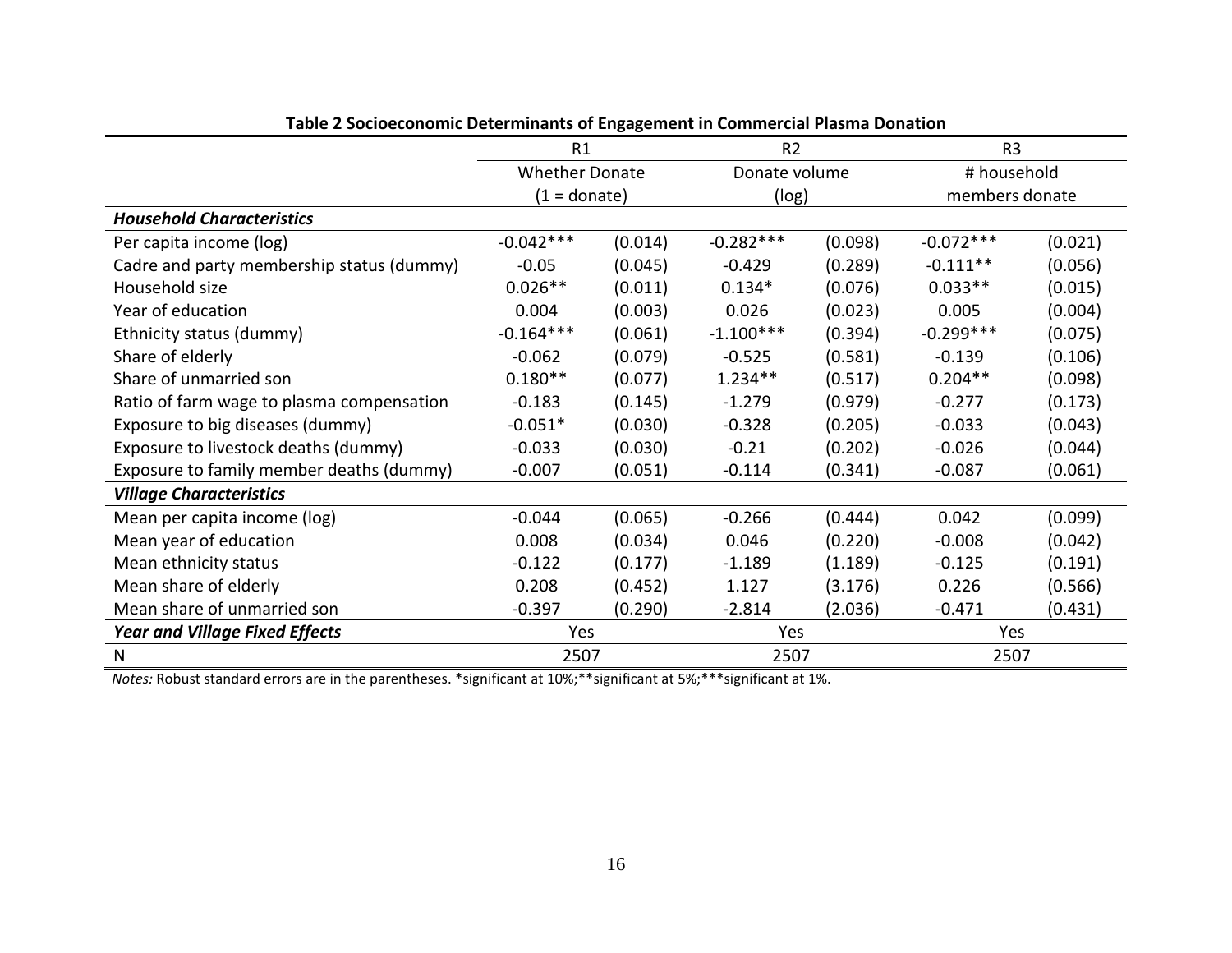|                                           | Mean                                | SD    |  |  |  |  |  |
|-------------------------------------------|-------------------------------------|-------|--|--|--|--|--|
| Non-donor in both 2006 and 2009           |                                     |       |  |  |  |  |  |
| Change in absolute self-rating            | 0.144                               | 1.070 |  |  |  |  |  |
| <i>Change</i> in relative self-rating     | 0.274                               | 1.099 |  |  |  |  |  |
| Change in hepatitis infection rate        | O                                   | 0     |  |  |  |  |  |
| Non-donor in 2006 but donor in 2009       |                                     |       |  |  |  |  |  |
| Change in absolute self-rating            | 1.575                               | 0.929 |  |  |  |  |  |
| Change in relative self-rating            | 1.154                               | 0.689 |  |  |  |  |  |
| <i>Change</i> in hepatitis infection rate | 0.533                               | 0.516 |  |  |  |  |  |
|                                           | Donor in 2006 but non-donor in 2009 |       |  |  |  |  |  |
| Change in absolute self-rating            | 0.200                               | 0.837 |  |  |  |  |  |
| Change in relative self-rating            | 0.182                               | 0.603 |  |  |  |  |  |
| <i>Change</i> in hepatitis infection rate | 0.083                               | 0.289 |  |  |  |  |  |
| Donor in both 2006 and 2009               |                                     |       |  |  |  |  |  |
| Change in absolute self-rating            | 1.688                               | 0.830 |  |  |  |  |  |
| <i>Change</i> in relative self-rating     | 1.607                               | 1.005 |  |  |  |  |  |
| <i>Change</i> in hepatitis infection rate | 0.016                               | 0.126 |  |  |  |  |  |

#### **Table 3 Summary Statistics on Self-rated Health Status and Hepatitis Infection**

*Notes:* Both absolute self-rating and relative self-rating of health status range from 1-5. 1 corresponds to the healthiest status, while 5 indicates the least healthy status. Relative self-rating evaluates health status relative to peers of similar age.

|                                      | R1                   | R <sub>2</sub>       | R <sub>3</sub> |
|--------------------------------------|----------------------|----------------------|----------------|
|                                      | Change in            | Change in            | Change in      |
|                                      | absolute self-rating | relative self-rating | hepatitis rate |
|                                      | $0.823***$           | $0.518**$            | $0.192***$     |
| <b>Changes in Donation Decisions</b> | (0.258)              | (0.227)              | (0.021)        |
| <b>Control Variables</b>             | Yes                  | Yes                  | Yes            |
| N                                    | 2775                 | 3098                 | 3189           |
| R <sub>2</sub> within                | 0.079                | 0.109                | 0.085          |

### **Table 4 Blood Plasma Donation, Individual Self-rated Health Status and Hepatitis Rate (Individual Fixed Effect Estimations, 2006 and 2009)**

*Notes:* Robust standard errors are in the parentheses. \*significant at 10%;\*\*significant at 5%;\*\*\*significant at 1%. Both absolute self-rating and relative self-rating of health status range from 1-5. 1 corresponds to the healthiest status, while 5 indicates the least healthy status. The set of control variables is the same as Table 2. The difference in sample sizes between two regressions is due to missing values in self-rated health status. Fortunately, those with missing values in self-rated health status are no different from other respondents with regard to the set of socioeconomic covariates.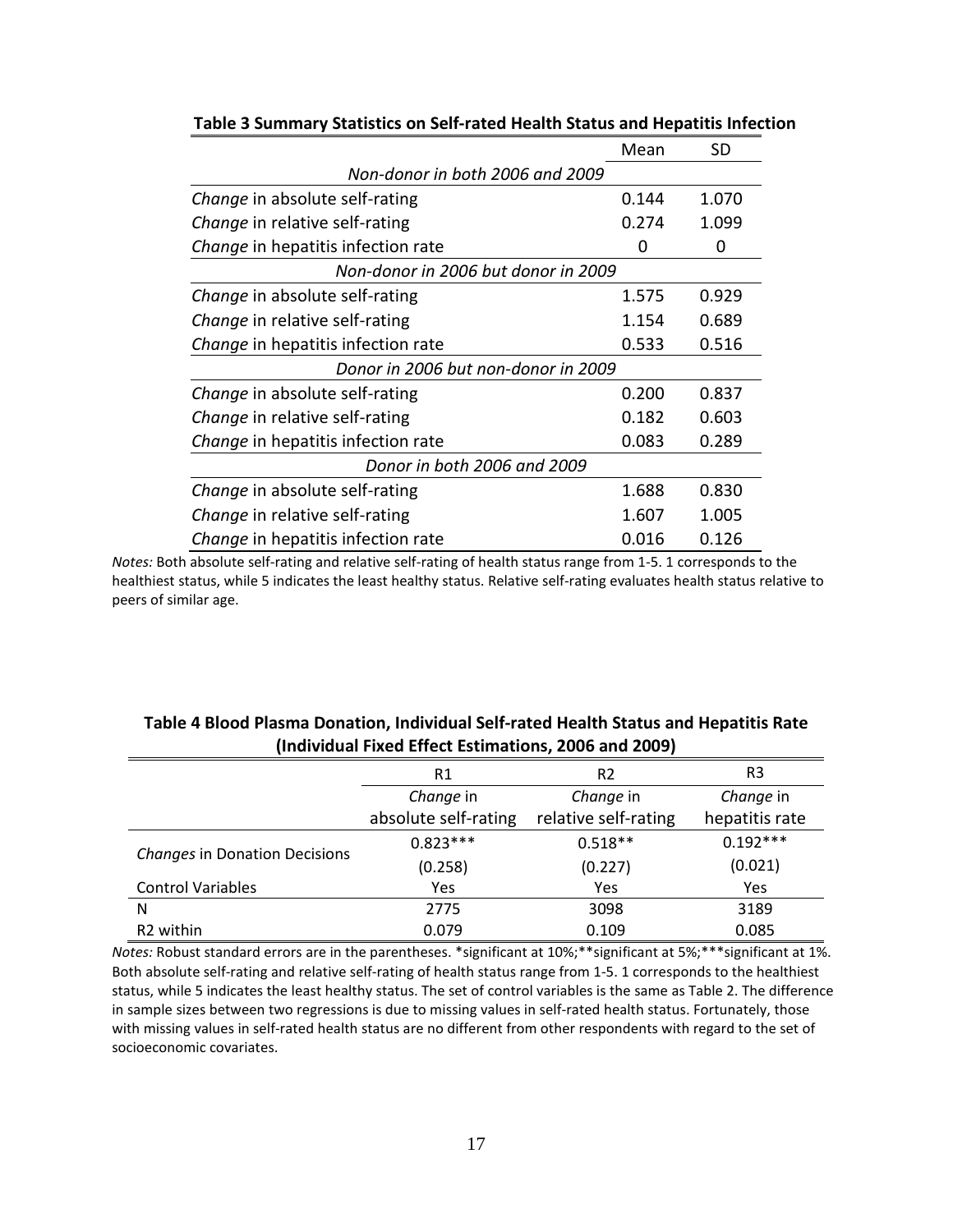## **Appendix Figure 1 Location of the surveyed region**



*Source:* Michigan China Data Center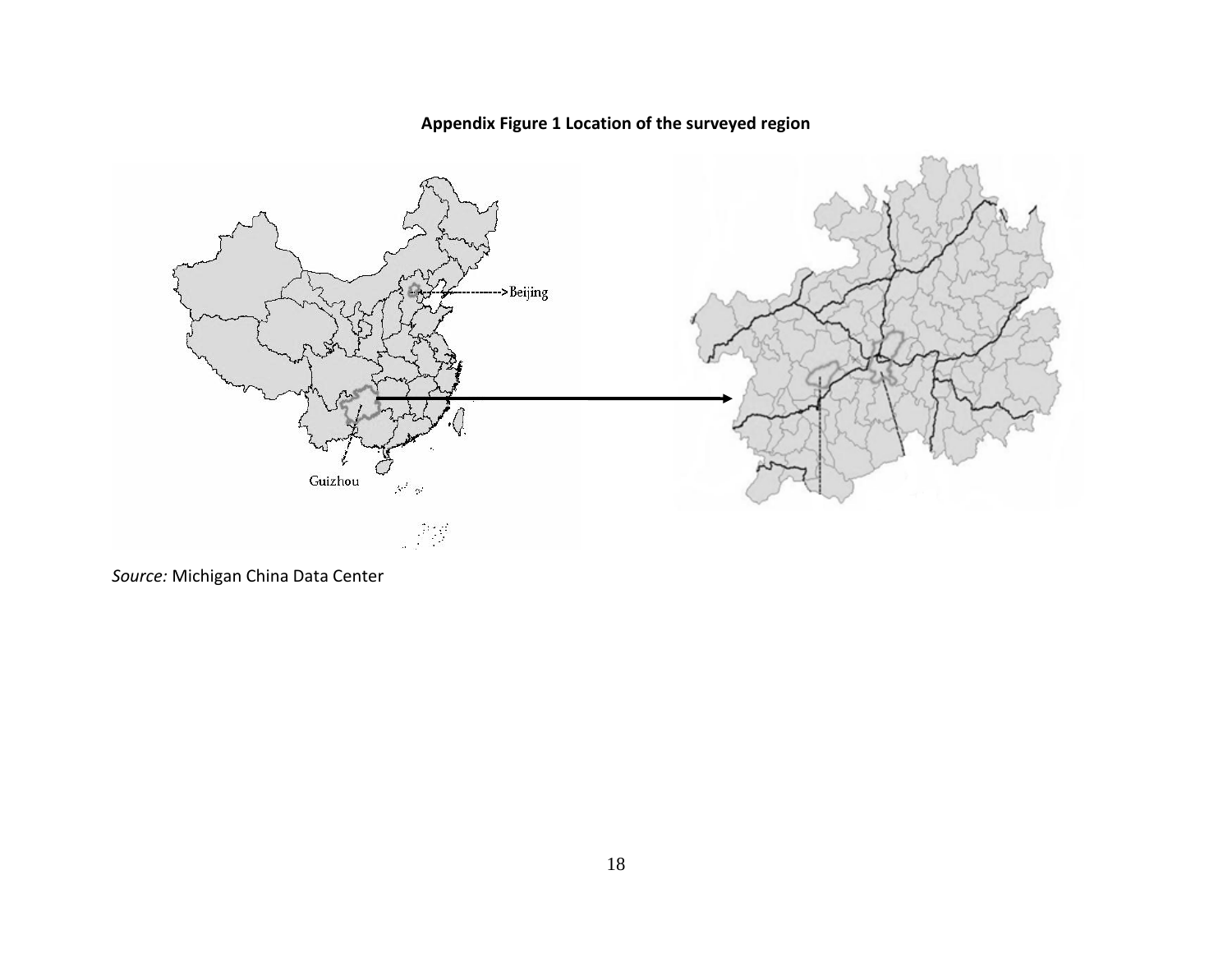

### **Appendix Figure 2 Distribution of Per Capita Income (2004)**

*Source: Authors' 2004 survey data*

Note: 1 USD = 6.2 CNY

Two vertical lines, "L" and "H", refer to the low (668 CNY) and high (892 CNY) official poverty lines stipulated by the Chinese government. Clearly, commercial blood plasma donation significantly moves the income distribution rightward with some households lifted out of poverty.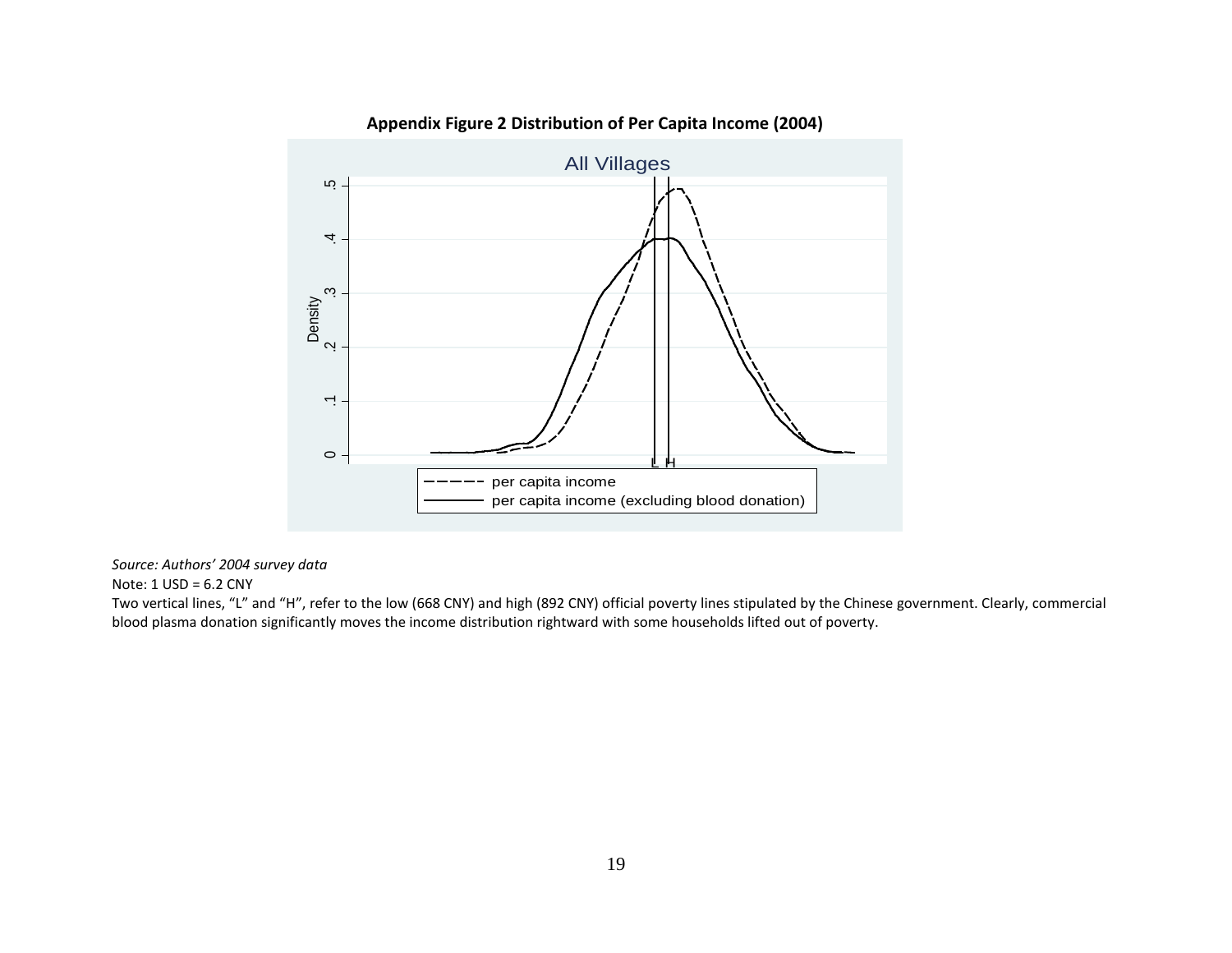|                                                           | Mean  | <b>SD</b> |
|-----------------------------------------------------------|-------|-----------|
| Number of villages                                        | 26    |           |
| Distance to county seat (km)                              | 6.8   | 3.45      |
| Number of households                                      | 872   |           |
| Total population                                          | 3932  |           |
| Share of minority households (%)                          | 35.15 | 0.46      |
| Male head of household (%)                                | 92.82 | 0.26      |
| Education of household head (years)                       | 3.73  | 3.10      |
| Per capita cultivated land (mu)                           | 0.89  | 1.02      |
| Dummy for households with TV                              | 0.75  | 0.43      |
| Dummy for households with bicycles or motorcycles         | 0.46  | 0.50      |
| Dummy for households with phones                          | 0.42  | 0.49      |
| Dummy for having difficulty with access to drinking water | 0.54  | 0.50      |
| Dummy for households with local odd jobs                  | 0.31  | 0.46      |
| Dummy for households with self-employment                 | 0.08  | 0.26      |
| Sex ratio for age cohorts 0-19 in 2004                    | 1.13  | 0.17      |
| Sex ratio for age cohorts 0-19 in 2006                    | 1.17  | 0.20      |
| Sex ratio for age cohorts 0-19 in 2009                    | 1.16  | 0.18      |
| self-rated health status                                  | 2.59  | 0.99      |
| self-rated health status relative to peers                | 2.78  | 0.96      |
| Hepatitis infection rate (percent)                        | 7.32  | 26.04     |
| hepatitis infection rate among plasma donors (percent)    | 34.69 | 47.84     |

**Appendix Table 1 Summary Statistics (2009)**

*Source: Authors' 3rd wave Guizhou survey data*

*Notes:* Both absolute self-rating and relative self-rating of health status range from 1-5. 1 corresponds to the healthiest status, while 5 points to the least healthy status. Relative self-rating evaluates health status relative to peers of similar age.